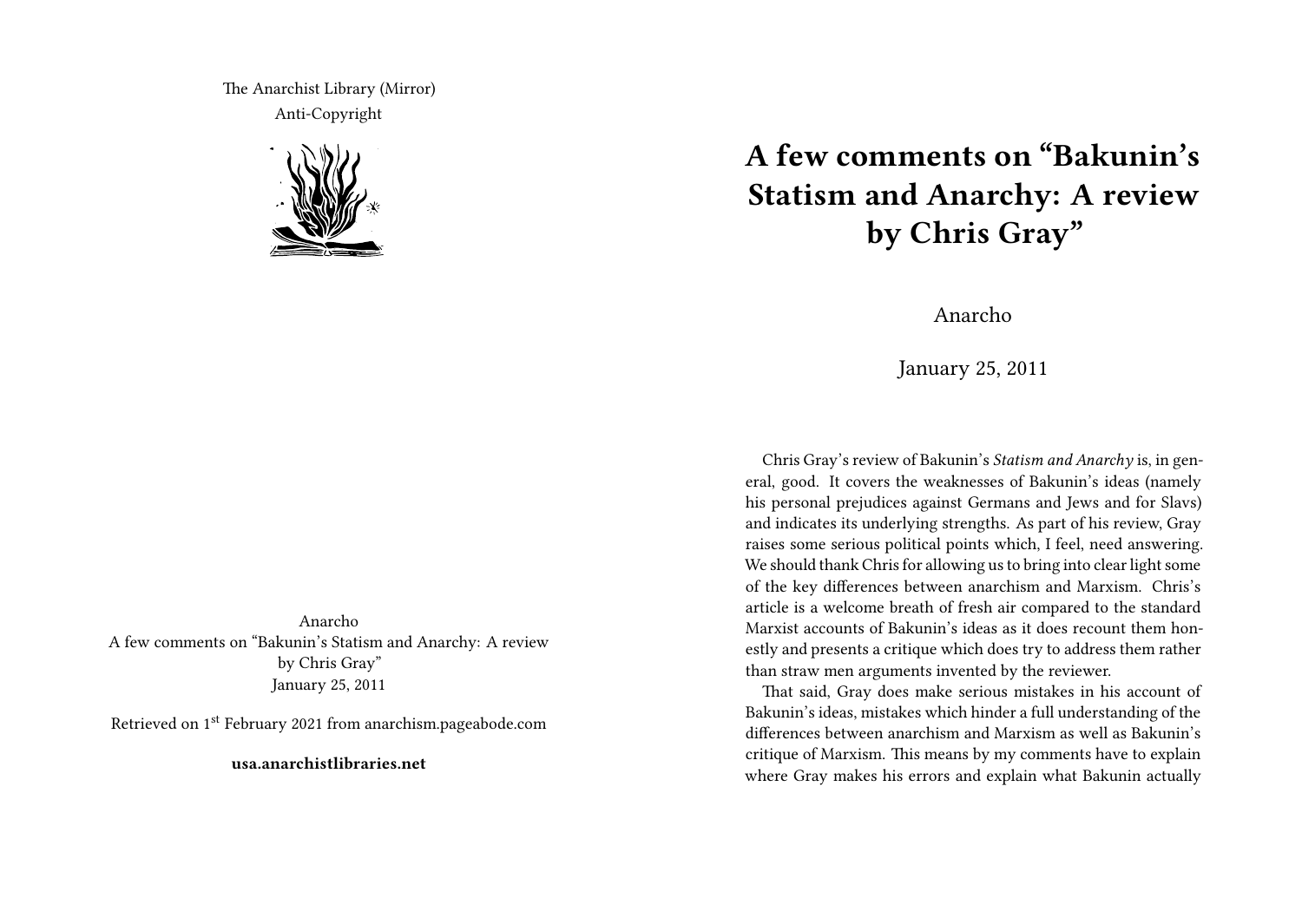meant. Equally, my comments also discuss the flaws in Gray's critique of Bakunin and will indicate exactly why Bakunin was, in my opinion, basically correct in his critique of Marxism. All this will, hopefully, indicate why anarchism, not Marxism, is the future of the revolutionary socialist movement.

Gray argues:

"Here Bakunin successfully argues his case, giving the reader sufficient detail to accept that his judgement is accurate:

< Thus the Prussian radicals saw quite clearly the danger that threatened them. What did they do to forestall it? Monarchical-feudal reaction was not a theory but a force, an awesome force. It had behind it the entire army, burning with impatience to purge the shame of the March defeat in the people 's blood and restore the besmirched and insulted authority of the king; it had the entire bureaucracy, the state organism with its enormous financial resources. Did the radicals really think they could bind this menacing force with new laws and a constitution, with nothing but paper?  $(p156) >$ 

Curiously, Bakunin does not seem to realise that this conclusion undermines his root-and-branch opposition to any type of state. The state is an essential organ of class power: whilst under capitalist control it resolutely defends the existing mode of production. The salvation of the socialist revolution requires that it be overthrown, which can only be achieved by the creation of an opposing armed power — a rival state. Like it or not, there is no other way."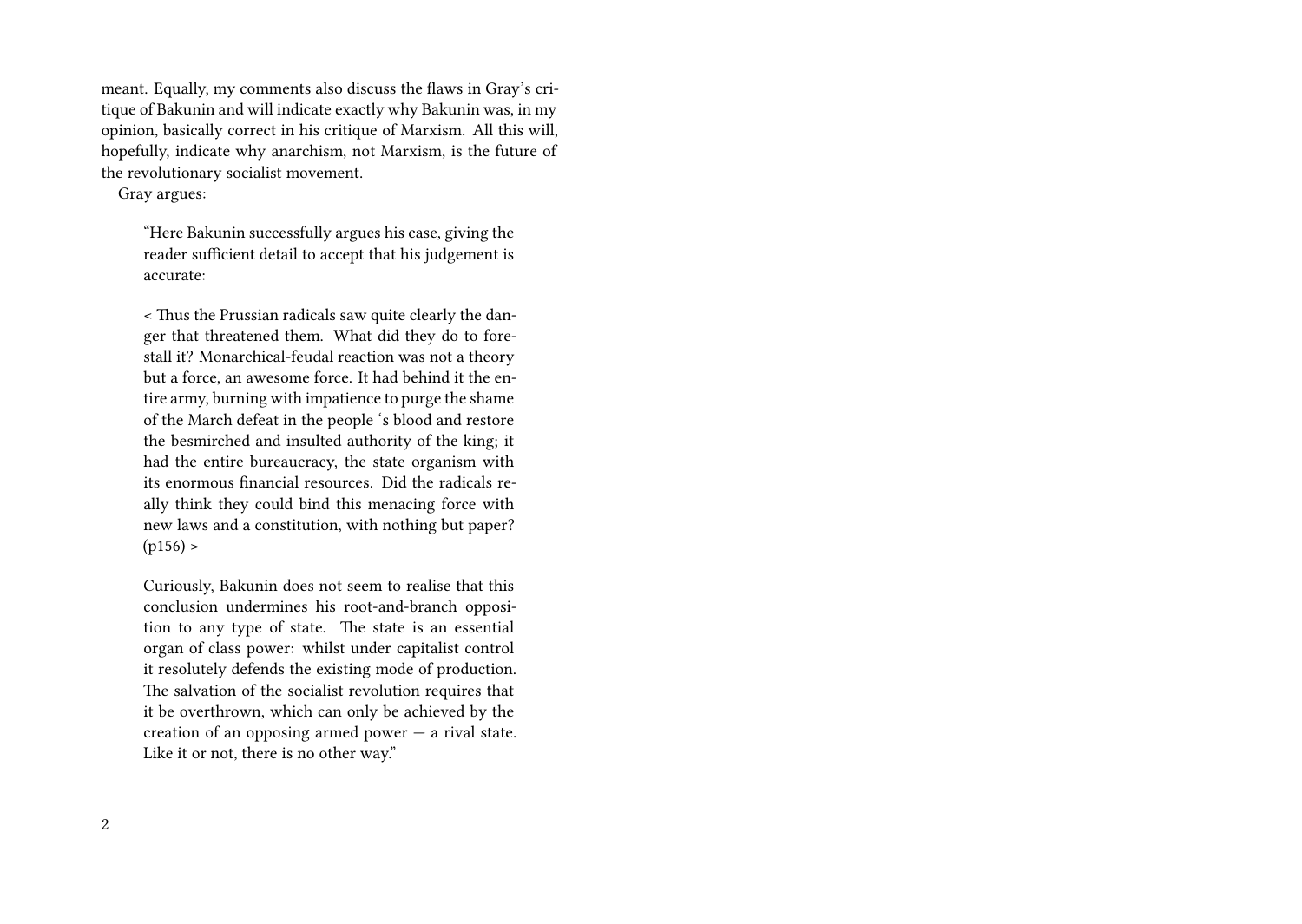In fact, it does not. Why is this the case? Simply put, because anarchists and Marxists do not have exactly the same definition of what a state is. As such, for anarchists the state is not "an essential organ of class power." Rather, it is an essential organ to maintain minority class power. In order to do this, the state must be organised in a particular way, namely the delegation and centralisation of power. In the words of Kropotkin:

"To attack the central power, to strip it of its prerogatives, to decentralise, to dissolve authority, would have been to abandon to the people the control of its affairs, to run the risk of a truly popular revolution. That is why the bourgeoisie sought to reinforce the central government even more…"[Kropotkin, *Words of a Rebel*, p. 143]

Thus "the representative system was organised by the bourgeoisie to ensure their domination, and it will disappear with them. For the new economic phase that is about to begin we must seek a new form of political organisation, based on a principle quite different from that of representation. The logic of events imposes it." [Op. Cit., p. 125] Simply put, the state is centralised to facilitate minority rule by excluding the mass of people from taking part in the decision making processes within society. This is to be expected as social structures do not evolve by chance — rather they develop to meet specific needs and requirements. The specific need of the ruling class is to rule and that means marginalising the bulk of the population. Its requirement is for minority power and this is transformed into the structure of the state

Anarchists, of course, do not deny that the modern state is (to use Malatesta's excellent expression) "the bourgeoisie's servant and gendarme." [*Anarchy*, p. 20] Every state that has ever existed has defended the power of a minority class and, unsurprisingly,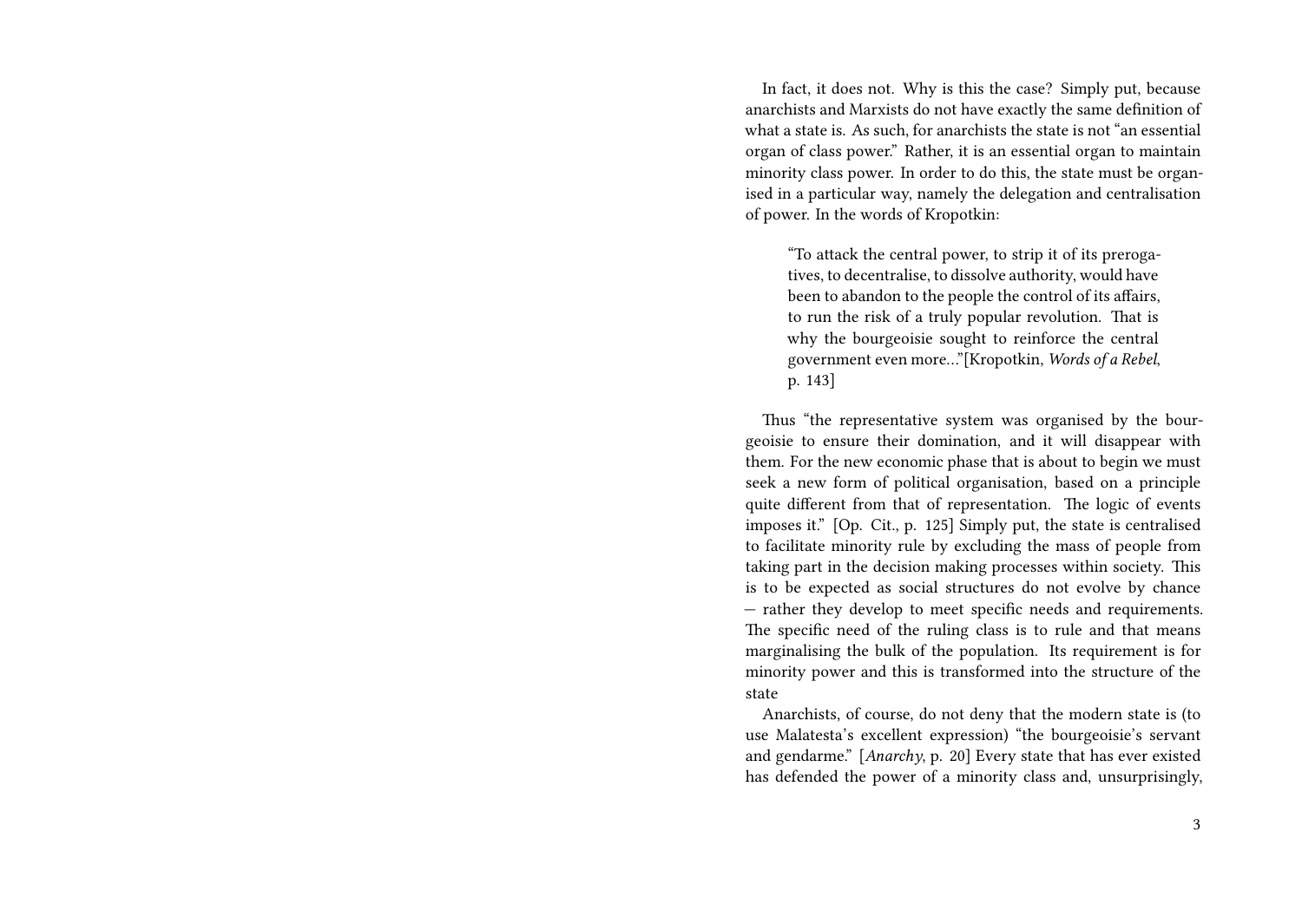has developed certain features to facilitate this. The key one is centralisation of power. This ensures that the working people are excluded from the decision making process and power remains a tool of the ruling class. As such, the centralisation of power (while it may take many forms) is the key means by which a class system is maintained and, therefore, a key aspect of a state. As such, for anarchists, the state means "the delegation of power, that is the abdication of initiative and sovereignty of all into the hands of a few." [Malatesta, Op. Cit., p. 40] This is, of course, the only way by which minority rule can be maintained. Unless power is concentrated in a few hands and the means to enforce its decisions exist independently of society, class society could not exist.

As such, for anarchists, socialism cannot be based on an organ (however modified) whose basic function is to protect class society. This means that socialism has to be based on self-management within popular organisations. Hence Proudhon's comment that "the true meaning of the word 'democracy'" was the "dismissal of government." [*No Gods, No Masters*, vol. 1, p. 42] Bakunin argued that when the "whole people govern" then "there will be no one to be governed. It means that there will be no government, no State." [*The Political Philosophy of Bakunin*, p. 287] Malatesta, decades later, made the same point — "government by everybody is no longer government in the authoritarian, historical and practical sense of the word." [*No Gods, No Masters*, vol. 2, p. 38] And, of course, Kropotkin argued that by means of the directly democratic sections of the French Revolution the masses "practic[ed] what was to be described later as Direct Self-Government" and expressed "the principles of anarchism." [*The Great French Revolution*, vol. 1, p. 200 and p. 204]

For Bakunin, like all anarchists, it was a political truism that a socialist revolution would have to create a "power" to overthrow the current system and defend itself against attempts at counterrevolution. As he stressed, "the sole means of opposing the reactionary forces of the state" was the "organising of the revolutionary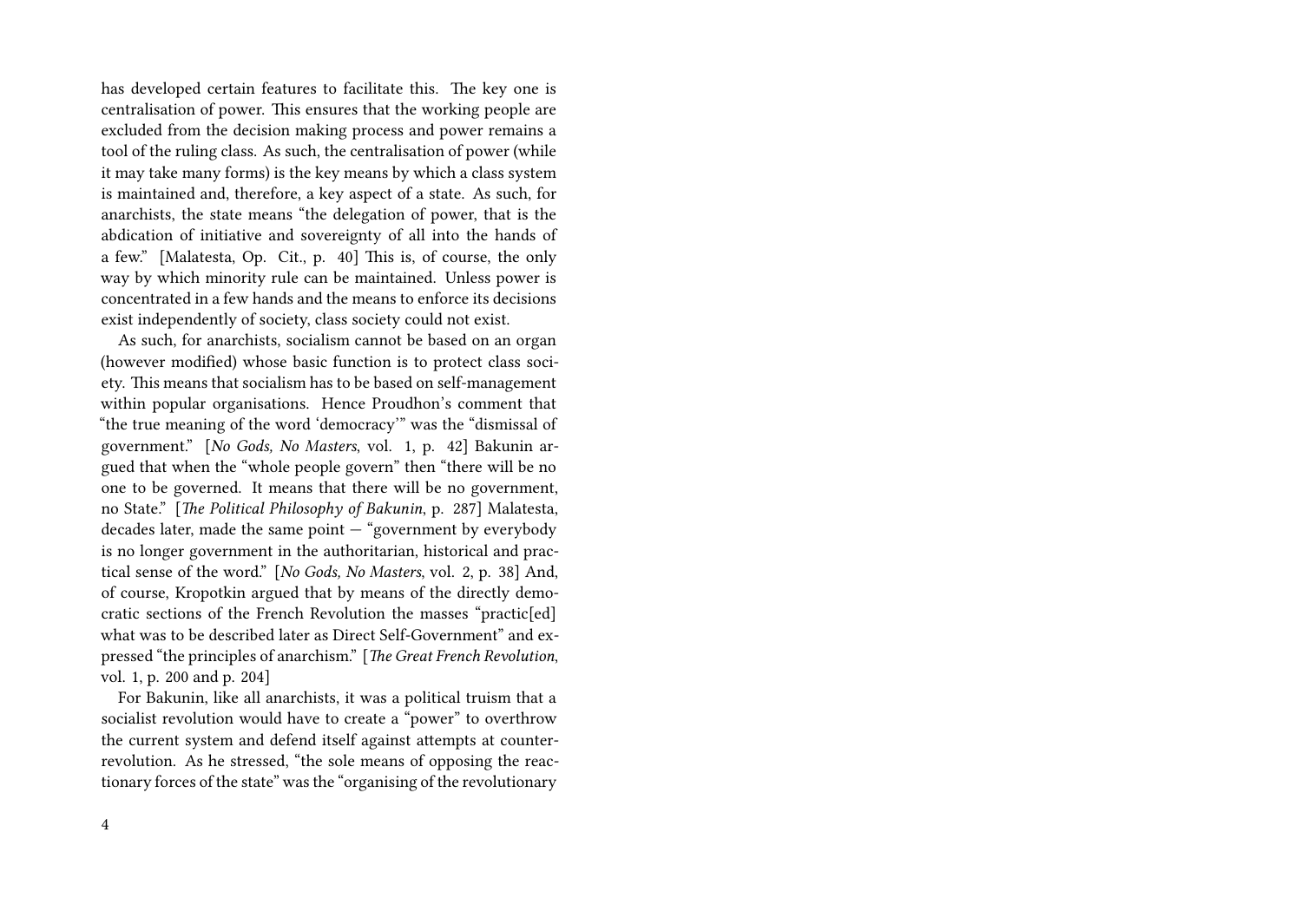In the end, what really is "utopian socialism" is the idea that socialism can be created using an instrument (a state) which has been specifically constructed to maintain minority rule. Socialism can only be created from below, as Bakunin recognised. As such, Gray inadvertently exposes one of the central fallacies of Marxism: it claims to desire a society based on equality and the participation of everyone yet favours a forms of organisation — representation and centralisation — that precludes that equality and participation. force of the people." This revolution involve "the free construction of popular life in accordance with popular needs … from below upward, by the people themselves … [in] a voluntary alliance of agricultural and factory worker associations, communes, provinces, and nations." [*Statism and Anarchy*, p. 156 and p. 33] While strenuously objecting to the idea of a "dictatorship of the proletariat," he also thought a revolution would need to defend itself. In his words:

"Immediately after established governments have been overthrown, communes will have to reorganise themselves along revolutionary lines … In order to defend the revolution, their volunteers will at the same time form a communal militia. But no commune can defend itself in isolation. So it will be necessary to radiate revolution outward, to raise all of its neighbouring communes in revolt … and to federate with them for common defence." [*No Gods, No Masters*, vol. 1, p. 142]

## And:

"the Alliance of all labour associations … will constitute the Commune … there will be a standing federation of the barricades and a Revolutionary Communal Council … [made up of] delegates … invested will binding mandates and accountable and revocable at all times … all provinces, communes and associations … [will] delegate deputies to an agreed place of assembly (all … invested will binding mandated and accountable and subject to recall), in order to found the federation of insurgent associations, communes and provinces … and to organise a revolutionary force with the capacity of defeating the reaction … it is through the very act of extrapolation and organisation of the Revolution with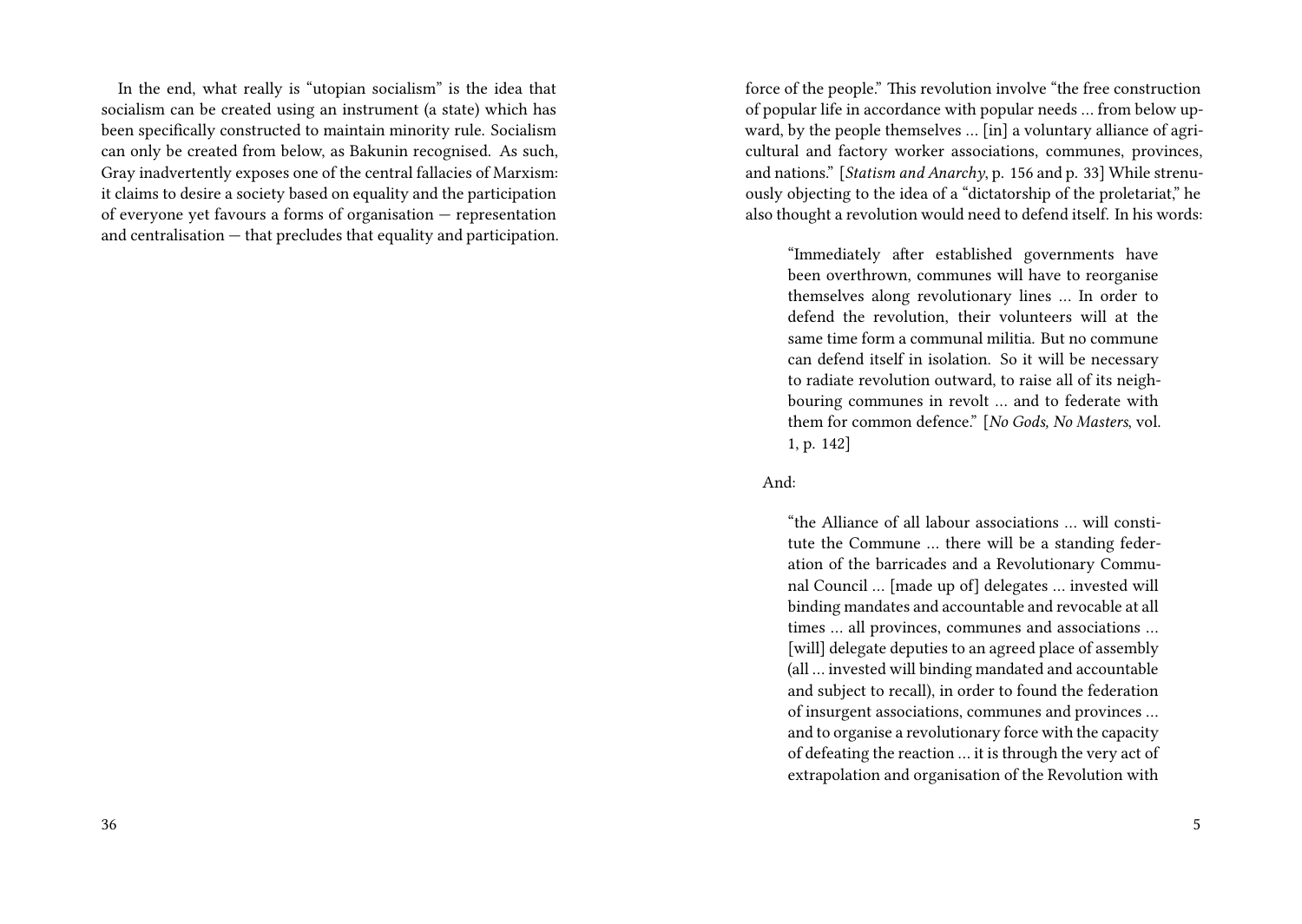an eye to the mutual defences of insurgent areas that the universality of the Revolution … will emerge triumphant." [Op. Cit., vol. 1, pp. 155–6]

The question is how this necessary working class power be organised. Will it be organised from below upwards (by libertarian means) or from above downwards (by statist means)? As such, Gray is missing the point. To equate popular self-management with the state simply confuses two radically different forms of social organisation. Similarly, with any attempt to equate the defence of a revolution with the state. As can be seen, Bakunin clearly saw the difference between the state (an instrument of minority rule and so centralised and top-down in nature) and the popular selfmanaged working class organisation required to end class society and the state (and so create a decentralised, classless, society organised from the bottom-up by its members).

Under the sub-heading "Power — An Outmoded Social Analysis," Gray argues:

"The anarchist anti-state prejudice is closely bound up with an abhorrence of power per se. Bakunin writes that 'anyone who is invested with power by an invariable social law will inevitably become the oppressor and exploiter of society' (p134).

This is false  $-$  and it had better be false, because if it is correct we can say goodbye to socialism, anarchism or anything resembling them. The proposition amounts to an assertion that the powerful are always exploiters."

In his comments Gray confuses two distinctly different forms of power. For Bakunin, "power" as such was not the issue. As he argued, anarchists aimed for "the social (and therefore anti-political) organisation and power of the working masses of the cities and

6

outweigh his achievements. Apart from various distinctive exaggerations and superficialities, Bakunin's faults are those of anarchism in general. Anarchism is basically a form of utopian socialism. It has its virtues — including above all a readiness to embrace direct action when this is called for  $-$  but as a strategy for the working-class movement, it leaves much to be desired."

However, once we look at Gray's comments in light of what Bakunin actually meant and the development of specific events like the Paris Commune, German Social Democracy and the Russian revolution, then we cannot help being struck by how Bakunin's ideas have been confirmed. As such, Gray's review while substantially better than many Marxist critiques of Bakunin (and of anarchism) has all the faults of mainstream Marxism in general. It has no appreciation of what socialism actually is and how it can be created. Rather than seeing socialism as generalised self-management from below upwards, Gray sees "socialism" as being compatible with a few leaders exercising power on behalf of the masses and, perhaps (if necessary), exercising "discipline" over the "sovereign" people who, it appears, cannot be expected to manage their own affairs themselves (except, perhaps, long after the revolution).

In this, he follows the ideas of Lenin and as the history of the Russian Revolution shows, a "semi-state" and pressure "from above" onto the masses simply means minority rule (and, ultimately, party dictatorship). Right of recall means little when the government can arrest you as being a "counter-revolutionary" for so doing or even going on strike! Thus, as a strategy for the working class movement, Gray's politics leave a lot to be desired. Ultimately, the practice of both social democracy and Bolshevism confirmed Bakunin's predictions. In terms of "deficiencies" outweighing "achievements," it is clear that Bakunin has a long way to go before he reaches the heights of Marxism!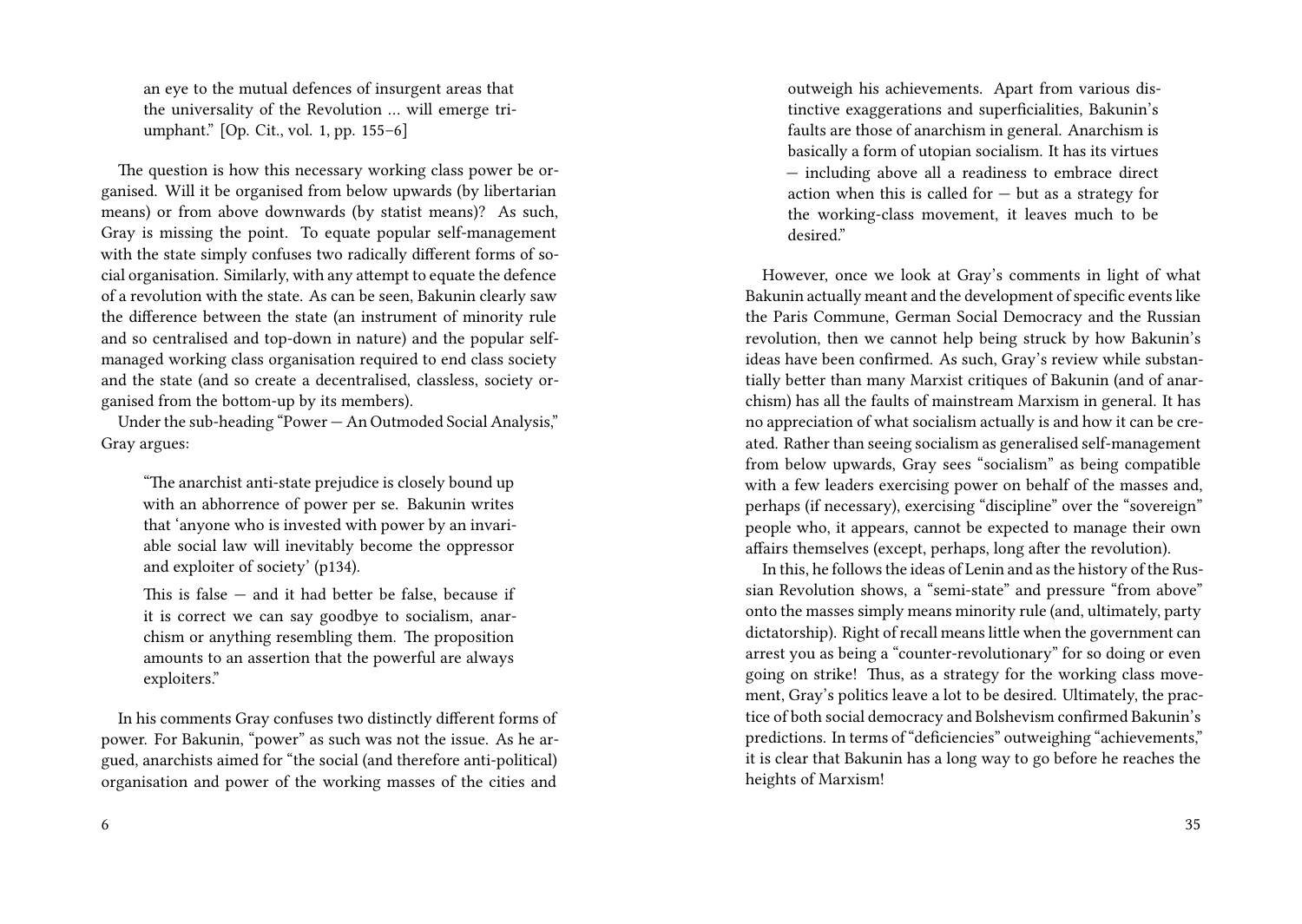own policy without any direction from a controlling centre. (GDH Cole, A History of Socialist Thought, Volume 2, Macmillan, 1961, pp116-7) >

"Bakunin exaggerates the degree of centralised control desired by Marx; he also personalises the issue unduly by accusing Marx of wishing to subject the movement to 'his own dictatorship'. Marx was surely realistic enough to know he could not in fact impose his own will on the International even if he ever entertained a desire to do so — which seems extremely unlikely. (For an assessment of Marx's influence on the organisation during 1864–69, see Cole, op cit, p133.)."

Yet, Marx **did** impose his own will on the International. In 1872 he made acceptance of "political action" mandatory on all sections in an attempt to destroy anarchist influence in the organisation. That Gray does not acknowledge that this happened suggests a certain political blindness. It should also be noted that while Bakunin opposed a "controlling centre" he did not oppose the need for regular conferences to agree joint policies and to co-ordinate struggle and activities. As he argued, the International should be based on "the establishment and co-ordination of strike funds and the international solidarity of strikes," the "international (federative) co-ordination of trade and professional unions" and, lastly, "the **spontaneous and direct development of philosophical and sociological ideas in the International**, ideas which inevitably develop side by side with and are produced by the first two movements." [*Bakunin on Anarchism*, p. 304]

Gray sums up:

"Bakunin's Statism and Anarchy is certainly worth reading as a revelation of his own opinions, but it seems to me that his deficiencies as a political thinker villages." [*The Political Philosophy of Bakunin*, p. 300] The issue was not "power," but hierarchical power. This can be seen when Bakunin noted that "the principle of authority" was the "eminently theological, metaphysical and political idea that the masses, **always** incapable of governing themselves, must submit at all times to the benevolent yoke of a wisdom and a justice, which in one way or another, is imposed from above." [*Marxism, Freedom and the State*, p. 33] This can be seen from the quote Gray himself provides. Thus the power which Bakunin abhorred was **hierarchical** power and not "power" as such.

Once we correct Gray's mistake, we see the validity of Bakunin's argument. Simply put, any form of delegated power is a potential danger to liberty (and, of course, violates a core idea of socialism, namely equality). The rationale for democracy is Bakunin's position, namely that power can corrupt and that it should be held accountable. Anarchists take this one step further and argue that any centralised and top-down structure will quickly result in those at the top developing interests separate from those at the bottom and find ways to escape from popular control (and so organisations must be built to eliminate this danger). The development of bureaucracy within explicitly socialist and democratic organisations confirms Bakunin's insight. If you do not recognise this problem, then you can truly say goodbye to socialism!

Gray argues:

"Bakunin does not seem to be worried by this, because he seems to think that power can simply be destroyed if it is found in the wrong hands (see page 50). But power is never destroyed: the disempowering of an individual or a class entails the empowering of a different individual or a different class; power — the capacity to control — remains."

Clearly if hierarchical power is destroyed, then the "power" to make decisions former exercised by a minority falls into the hands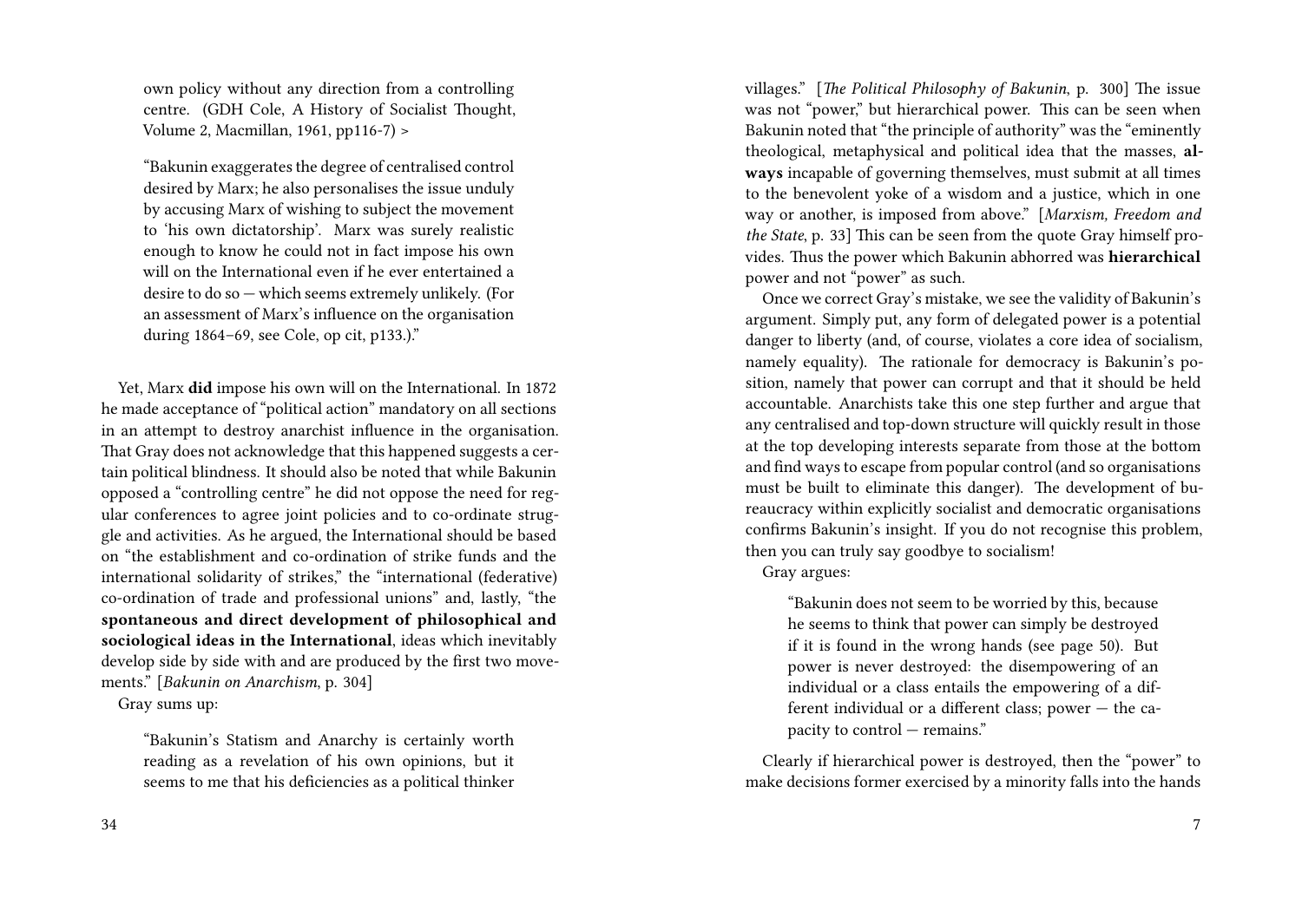of the formerly governed. By destroying hierarchical power, we empower the masses and so power, in the usual sense of the word, no longer exists. In other words, by destroying hierarchical power/control we ensure that control/power is exercised over ourselves by ourselves. By stressing the need to destroy power, anarchists simply underline the importance of not equating working class power with party power and working class self-organisation with the state (as Marxists almost always do, bar libertarian ones like Council Communists and so on). As the Russian Revolution proved, to confuse these two issues can have extremely bad results!

Gray continues:

"Bakunin's thesis is reminiscent of Robert Michels' 'iron law of oligarchy': any representative system necessarily divides the members of an organisation into those who give orders and those who get given them, with the former tending to coalesce into a closed caste; there is  $-$  and can be  $-$  no alternative. says Michels."

It should be noted that Michels expressed his law after studying the German Social Democratic Party. While formally democratic, in practice power rested in the hands of a few leaders at the top. As such, Gray's mentioning of Michels undermines his argument. Clearly, representative systems **do** divide members of an organisation into those with power (the leaders) and those without power (the membership, the vast majority). That is the basis and logic of any system of representation, after all, and so we should not be surprised if reality should follow the theory (or, more correctly, that theory adjusts to the reality of this particularly limited and class based form of "democracy")!

By being blind to the necessary side effects of their own support for representative systems, Marxists like Gray have, by an ironical

"In the next revolution … we (i.e. you and I) will have this powerful engine [the First International] **in our hands.**" [quoted by Carter, Op. Cit., p. 181]

Obviously, Bakunin did not have access to this letter but he was a member of the International and saw the results of Marx's activities. Equally, the attempts by Marx to combat Bakunin's influence could be seen by Bakunin as attempts to maintain Marx's power within the International. What is true is that Marx used every means available to him to ensure that the International followed his vision of socialist politics rather than, say, Bakunin's.

Gray continues:

"Marx was well aware of the disparate political traditions which came together in the International, which included in its initial stages English trade unionists, French Proudhonists, German exile socialists plus delegates from Belgium and Switzerland. What brought them together was the clear need for coordinated international action on the trade union front. Anarchist influence à la Bakunin did not make itself felt until the Geneva Congress of 1866, and the conflict between Marx and Bakunin only began to take centre stage from 1868. According to GDH Cole:

< Marx's idea of the International was that of a movement working under central and unified direction, even if a good deal of latitude had to be left to the national sections to shape their own policies in accordance with varying national conditions, whereas Bakunin, supported in this matter by most of the International's adherents in the Latin countries, insisted that each national — and indeed each local movement should have complete freedom to shape its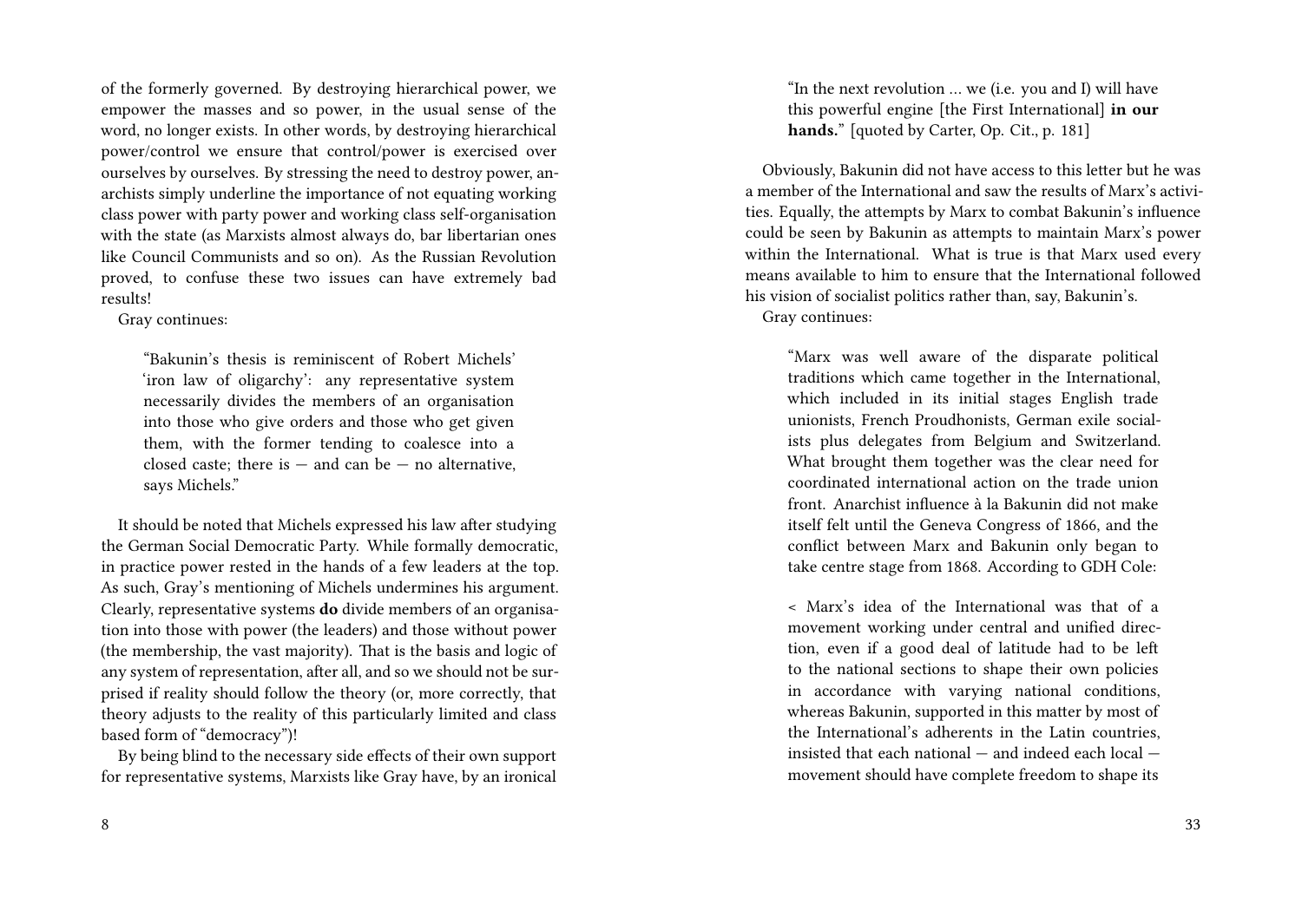sary) by violent means. This is costly and highly unpleasant: ritualised decision-making on the basis of a vote is a much more civilised way of dealing with the problem of conflicting 'varied demands'."

Or, then again, conflicts could be decided by consensus or by free agreement conducted via mandated delegates. As such, conflicts can be resolved in ways which do not involve giving power to a few leaders at the centre. As Kropotkin argued, anarchy would be based on "free agreement, by exchange of letters and proposals, and by congresses at which delegates met to discuss well specified points, and to come to an agreement about them, but not to make laws. After the congress was over, the delegates [would return] … not with a law, but with the draft of a contract to be accepted or rejected." [*Conquest of Bread*, p. 131] This would be infinitely more democratic that Gray's scheme of "representative" government.

I should note that the word "ritualised" suggests a less than critical approach to the question of democracy. It also suggests that the real needs of individuals, groups and whole peoples will be sacrificed under the "ritual" of democracy for the "greater good" of society (i.e. the vested interests of those who are in power).

Gray moves onto "The Split in the First International" and argues:

"Bakunin asserts that Lassalle 'founded a sizeable and primarily political party of German workers, organised it hierarchically, and subjected it to strict discipline and to his own dictatorship — in short, he did what Marx in the last three years wanted to do in the International. Marx's endeavour proved a failure, but Lassalle's was a complete success' (p175). Where is the evidence for this?"

Well, Marx did write to Engels the following words:

twist of historical events, created structures which prove Michels point rather than refute it. In Marxist parties, the privilege of formulating policy is bestowed on the "higher bodies" of socialist organisations and so create the kind of hierarchical structure that Michels used as empirical evidence for his analysis.

However, anarchists reject the idea that there can be "no alternative" to this. We do have an alternative, which Bakunin described in general terms in *Statism and Anarchy* as "the voluntary organisation of the workers from below upwards" and, more explicitly, in his vision of revolution seeing "an end to all masters and to domination of every kind, and the free construction of popular life in accordance with popular needs, not from above downward, as in the state, but from below upward, by the people themselves, dispensing with all governments and parliaments — a voluntary alliance of agricultural and factory worker associations, communes, provinces, and nations; and, finally, … universal human brotherhood triumphing on the ruins of all the states." [p. 179 and p. 33]

This alternative can be seen from Bakunin's discussion on union bureaucracy and how anarchists should combat it. Taking the Geneva section of the IWMA, Bakunin notes that the construction workers' section "simply left all decision-making to their committees … In this manner power gravitated to the committees, and by a species of fiction characteristic of all governments the committees substituted their own will and their own ideas for that of the membership." To combat this bureaucracy, "the construction workers… sections could only defend their rights and their autonomy in only one way: the workers called general membership meetings. Nothing arouses the antipathy of the committees more than these popular assemblies… In these great meetings of the sections, the items on the agenda was amply discussed and the most progressive opinion prevailed…" [*Bakunin on Anarchism*, p. 246 and p. 247] To co-ordinate these self-managed assemblies, Bakunin argued that "the Alliance of all labour associations … will constitute the Commune … a Revolutionary Communal Council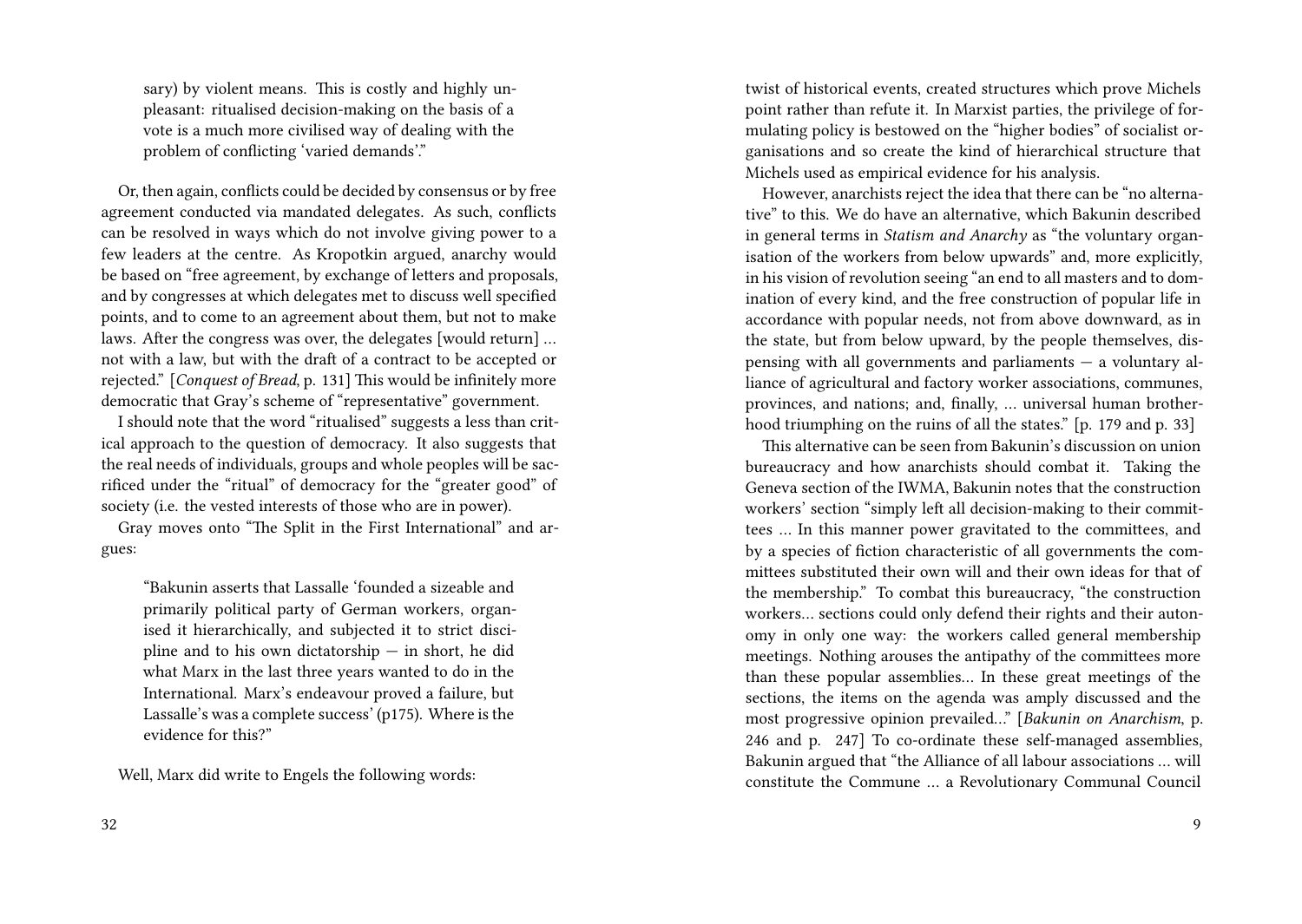… [made up of] delegates … invested will binding mandates and accountable and revocable at all times … all provinces, communes and associations … [will] delegate deputies to an agreed place of assembly (all … invested will binding mandated and accountable and subject to recall), in order to found the federation of insurgent associations, communes and provinces … " [*No Gods, No Masters*, vol. 1, pp. 155–6]

Thus we have a free federation of popular assemblies, coordinated by mandated and recallable delegates. In this way, representation is replaced by mandated delegates and power rests in the hands of the membership, not the leaders. This "new form of political organisation has to be worked out the moment that socialistic principles shall enter our life. And it is self-evident that this new form will have to be more popular, more decentralised, and nearer to the folk-mote self-government than representative government can ever be." [Kropotkin, *Kropotkin's Revolutionary Pamphlets*, p. 184]

Thus, while acknowledging the empirical validity of Michels analysis, anarchists do not consider every organisation to be marked by the "iron law of oligarchy." If you base your movement on representation (i.e. delegated power) then Michels law is inevitable. However, if you understand this danger then you can organise in such a way as to reduce this law. Bakunin's ideas of decentralised, federal organisations based on self-managed assemblies and mandated, recallable delegates were developed precisely to ensure that organisation does not have to degenerate into government.

In the section entitled "Marx Versus Bakunin," Gray presents the kernel of Bakunin's criticism of Marx (pages 178–9 of *Statism and Anarchy*) and then notes:

"What is conspicuous here is the denial of the possibility of any class establishing a special institution to discipline itself as well as other classes — for that is what the proletarian semi-state proposed by Marx (and Lenin in The State and Revolution) involves. It is

Lenin's comments were made in regard to the discussion going on in the international revolutionary movement. A left-wing had developed which, like anarchists, argued for a self-managed revolution from below and which rejected the idea of party power or dictatorship in favour of mass working class organisation and direct action. Lenin opposed this and stressed that "all talk about 'from above' or 'from below,' about the dictatorship of leaders' **or** 'the dictatorship of the masses,' cannot appear but ridiculous nonsense" and "the very presentation of the question — 'dictatorship of the Party' **or** dictatorship of the class, dictatorship (Party) of the leaders **or** dictatorship (Party) of the masses?' — is evidence of the most incredible and hopeless confusion of mind." Needless to say, the only confusion of mind was with Lenin who could not see that a handful of leaders being in power did not equal the working class running society. Lenin, in fact, rejected the idea of real democracy as being impossible:

"the dictatorship of the proletariat cannot be exercised through an organisation embracing the whole of the class, because in all capitalist countries (and not only over here, in one of the most backward) the proletariat is still so divided, so degraded, and so corrupted in parts… that an organisation taking in the whole proletariat cannot direct exercise proletarian dictatorship. It can be exercised only by a vanguard … for the dictatorship of the proletariat cannot be exercised by a mass proletarian organisation." [*Collected Works*, vol. 32, p. 21]

Clearly, the idea that "elected authorities" equalled democracy is one Bakunin quite rightly rejected.

Ignoring the reality of representative "democracy" Gray argues:

"The alternative, basically, is that conflicts should be decided by a simple trial of strength, that is (if neces-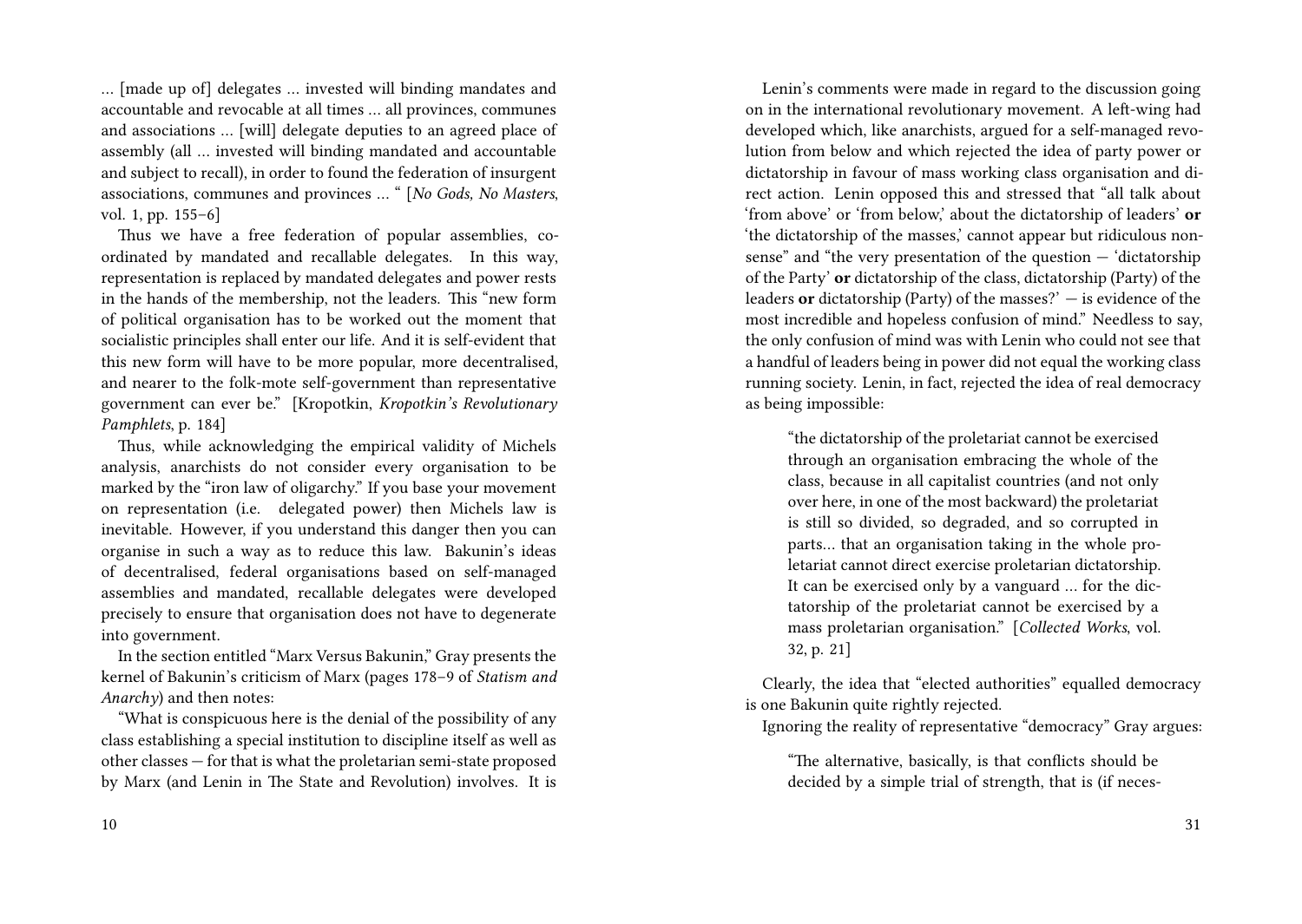This is a common anarchist analysis. As Malatesta argued, it was easy "to show how, based on reasoning backed up by the evidence of past and present events, it is not even true that where there is government, namely authority, that authority resides in the majority and how every 'democracy' has been, is and must be nothing short of an 'oligarchy'  $-$  a government of the few." This was because "democracy" does not mean "rule by the majority" but rather "rule by the representatives of the majority." Malatesta argues that "it is never the case that the representatives of the majority of the people are in the same mind on all questions; it is therefore necessary to have recourse again to the majority system and thus we will get closer still to the truth with 'government of the majority of the elected by the majority of the electors.'" This, he notes, "is already beginning to bear a strong resemblance to minority government." [*The Anarchist Revolution*, p. 74 and p. 78] As such, "elected 'authorities" have little in common with what the "majority favours."

This is equally applicable to the so-called "semi-state" of Leninism:

"The Party, which holds annual congresses … , is directed by a Central Committee of nineteen elected at the congress… Not a single important political decision is decided by any State institution in our republic without the guiding instructions of the Central Committee of the Party…" [Lenin, *Left-Wing Communism*]

The father of Carlo Giuliani (the anarchist murdered in Genoa) stated that "Carlo didn't accept the notion that eight leaders of the world should decide the life and death of hundreds of thousands of people." As such, the difference between capitalism and "socialism" seems clear. Under Bolshevism, 19 people made life and death decisions for millions. Under capitalism, 8 people make them. A massive improvement in terms of democracy, I am sure all would agree.

a far cry from Xerxes' Greek adviser's description of his fellowcountrymen: 'They are free, but they have a master over them the law.'"

What this actually means, Gray leaves us uninformed. If a class creates a "special institution" to "discipline" itself then it clearly means that a power exists above the class in question. This means that the "proletarian semi-state" is, in fact, the real power in society, not the working class. As such, this contradicts the idea that the proletariat is the "ruling class" in socialism (as Bakunin argued).

According to Engels the state is a "power, arisen out of society, but placing itself above it, and increasingly alienating itself from it." It developed when society was broken into classes and exists "to hold class antagonisms in check," in the interests of "the most powerful, economically dominant class." The state had two features, one based on territory and "the establishment of a **public power** which no longer directly coincided with the population organising itself as armed force. This special public power is necessary, because a self-acting armed organisation of the population has become impossible since the cleavage into classes … This public power exists in every state." [*The Marx-Engels Reader*, pp. 752–3]

While a minority class by necessity needs a "special institution" to "discipline … other classes," the fact is that **if** the proletariat (the vast majority) does manage its own affairs then why does it need one? Can it not create "a self-acting armed organisation of the population"? This was obviously Bakunin's idea — the creation of a voluntary militia to defend a revolution. Thus, from Gray's comments, we can only surmise that the "proletarian semi-state" is just a state, a "special public power" which exists above society and subjects the "sovereign" people to its power. Given that Engels also admits that the state can, under certain circumstances, acquire "a certain degree of independence" from the classes in society, then the idea that a "semi-state" simply represents "proletarian" interests can be faulted. Simply put, if the state can be "independent" then it sug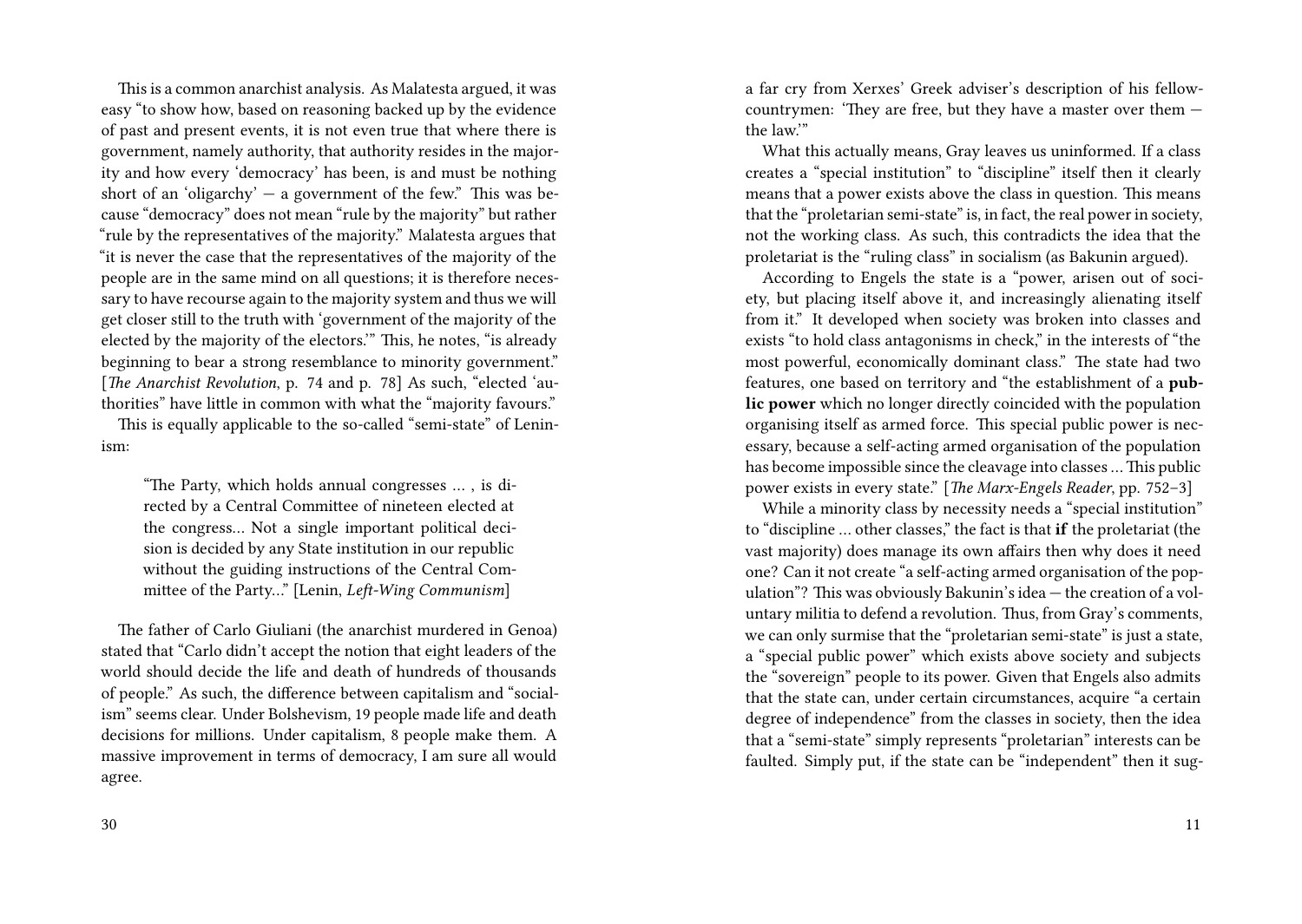gests it has interests of its own and can "discipline" its subjects to further those interests.

Trotsky gives us a taste of what this may involve. Speaking at the height of his power, he clearly sees the party as the real ruling power, "disciplining" the working class into accepting its rule:

"The Workers' Opposition has come out with dangerous slogans, making a fetish of democratic principles! They place the workers' right to elect representatives – above the Party, as if the party were not entitled to assert its dictatorship even if that dictatorship temporarily clashed with the passing moods of the workers' democracy. It is necessary to create amongst us the awareness of the revolutionary birthright of the party. which is obliged to maintain its dictatorship, regardless of temporary wavering even in the working classes. This awareness is for us the indispensable element. The dictatorship does not base itself at every given moment on the formal principle of a workers' democracy." [quoted by Samuel Farber, *Before Stalinism*, p. 209]

This confirms Bakunin's fears, as quoted by Gray, that "in the Marxists' theory this dilemma is resolved in a simple fashion. By popular government they mean government of the people by a small number of representatives and rulers of the state elected by the people. So-called popular representatives and rulers of the state elected by the entire nation on the basis of universal suffrage — the last word of the Marxists, as well as of the democratic school — is a lie behind which the despotism of a ruling minority is concealed, a lie all the more dangerous in that it represents itself as the expression of a sham popular will."

As such, the "semi-state" is no such thing. It is a state, a "special" institution existing above and alienated from society. Clearly,

Equally, I should note that Marx's comments are a tautology and a not very convincing one at that. Obviously, if economic classes no longer exist then a state (if defined as "an instrument of class rule") cannot exist. Equally, if politics is just an expression of class conflict then a classless society will also lack a "political" character. However, if we define the state as a structure based on the "delegation of power" then domination by a few leaders can still be an issue. Government "functions" would still exist and their potential for "domination" does not disappear. The assumption that eliminating economic classes automatically means eliminating domination is simply wishful thinking. Moreover, it is dangerous as it blinds its supporters to real forms of social domination which exist in modern society and could exist in any non-libertarian socialist one. Gray continues:

"Meanwhile, we are left with the existing political form of elections. Bakunin speaks in favour of:

< . anarchy, meaning the free and independent organisation of all the units and parts of the community and their voluntary federation from below upward, not by the orders of any authority, even an elected one, and not by the dictates of any scientific theory, but as a result of the natural development of all the varied demands put forth by life itself. (p198) >

But even if elected 'authorities' can and do err, the best approach, on balance, is to accept what the majority favours, if at all possible."

But that is not what Bakunin is arguing against. Under representative government, the majority does not decide. They elect those (a very small minority) who decide for them. As such, Bakunin simply is rejecting the notion that electing a government means that the majority makes the decisions. Rather, the majority is disempowered and the elected authority (a minority) has the real power.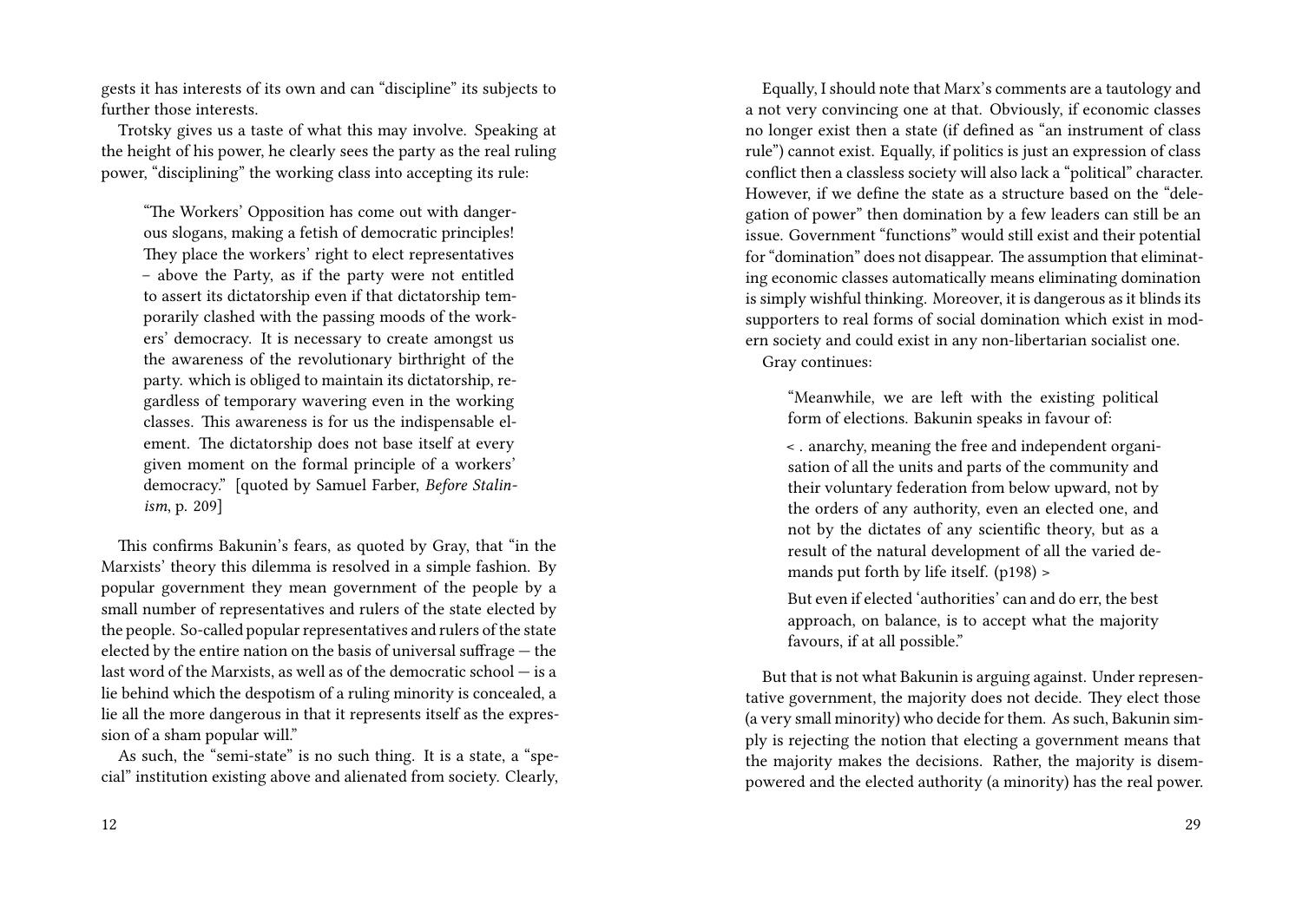any decision they wished and then stand for re-election in 4 years time. With "mandates" like that, the ruling elite can rest easy in their beds. Equally, it seems a poor base on which to create socialism and increasing the speed of re-election does not diminish the fact that the working class "adjures" its sovereignty! Sadly, these typically bourgeois forms of "mandate" and "recall" are obviously at the heart of Gray's alternative to anarchism.

Gray then contradicts himself:

"Only when socialist society develops enough economically for classes to disappear will this problem also disappear, when, in Marx's words, representative functions cease to be political, whereupon: '(1) government functions no longer exist; (2) the distribution of general functions becomes a routine matter and does not entail any domination; (3) elections completely lose their present political character' (Marx, 'Conspectus', op cit, p150)."

Let us not forget that Gray originally presented an objective factor limiting self-management, namely that "representative democracy" has to exist "in a society where questions of the day cannot be decided via a popular vote over the internet." As such, whether socialism exists will **not** make this objection disappear. Equally, the danger involved in giving power to a few people does **not** somehow disappear after economic classes have disappeared. The problems of abuse of power will continue to exist in any society and we need to be aware of it. Gray's blindness on this issue reminds me of Trotsky's inability to understand that Stalinist Russia was a class system (after all, he argued, how could it be as property was nationalised and class could not exist!). Indeed, Trotsky was so blind to the danger of statist oppression he even argued that under Stalinism the working class was still the ruling class! Incredible as this may seem, it flows naturally from a perspective that sees domination as only flowing from the existence of economic classes.

rather than Bakunin's critique being flawed, it is Gray's idea of a "semi-state" which can somehow not be a state (i.e. a "special" power existing above society). To paraphrase Gray, what is conspicuous in Marxism is the denial of the possibility that a "special institution" which exists "to discipline itself as well as other classes" in fact means those in charge of the "proletarian" state power are, in fact, the new ruling class. The fate of the Russian Revolution simply confirmed Bakunin's fears. Thus the Marxist account of the state is seriously simplistic and flawed although it does, ironically enough, contain the seeds of the correct (anarchist) analysis. Gray continues:

"The whole structure depends on the smallest selfcontained democratic unit, that is, in Marx's version, the Commune. Marx describes in The Civil War in France how the Communards of Paris envisaged the democratisation of French political life."

It should be noted that Marx's "rough sketch of national organisation which the Commune had no time to develop" was written by a follower of Proudhon and so encapsulates many **anarchist** ideas (such as decentralisation, federalism, mandated delegates and so on). As Marx stated in 1866, the French workers were "corrupted" by "Proudhonist" ideas, "particularly those of Paris, who as workers in luxury trades are strongly attached, without knowing it [!], to the old rubbish." [Marx, Engels and Lenin, *Anarchism and Anarcho-syndicalism*, pp. 45–6] Anarchist K.J. Kenafick states the obvious:

"A comparison will show that the programme set out is … the system of Federalism, which Bakunin had been advocating for years, and which had first been enunciated by Proudhon. The Proudhonists … exercised considerable influence in the Commune. This 'political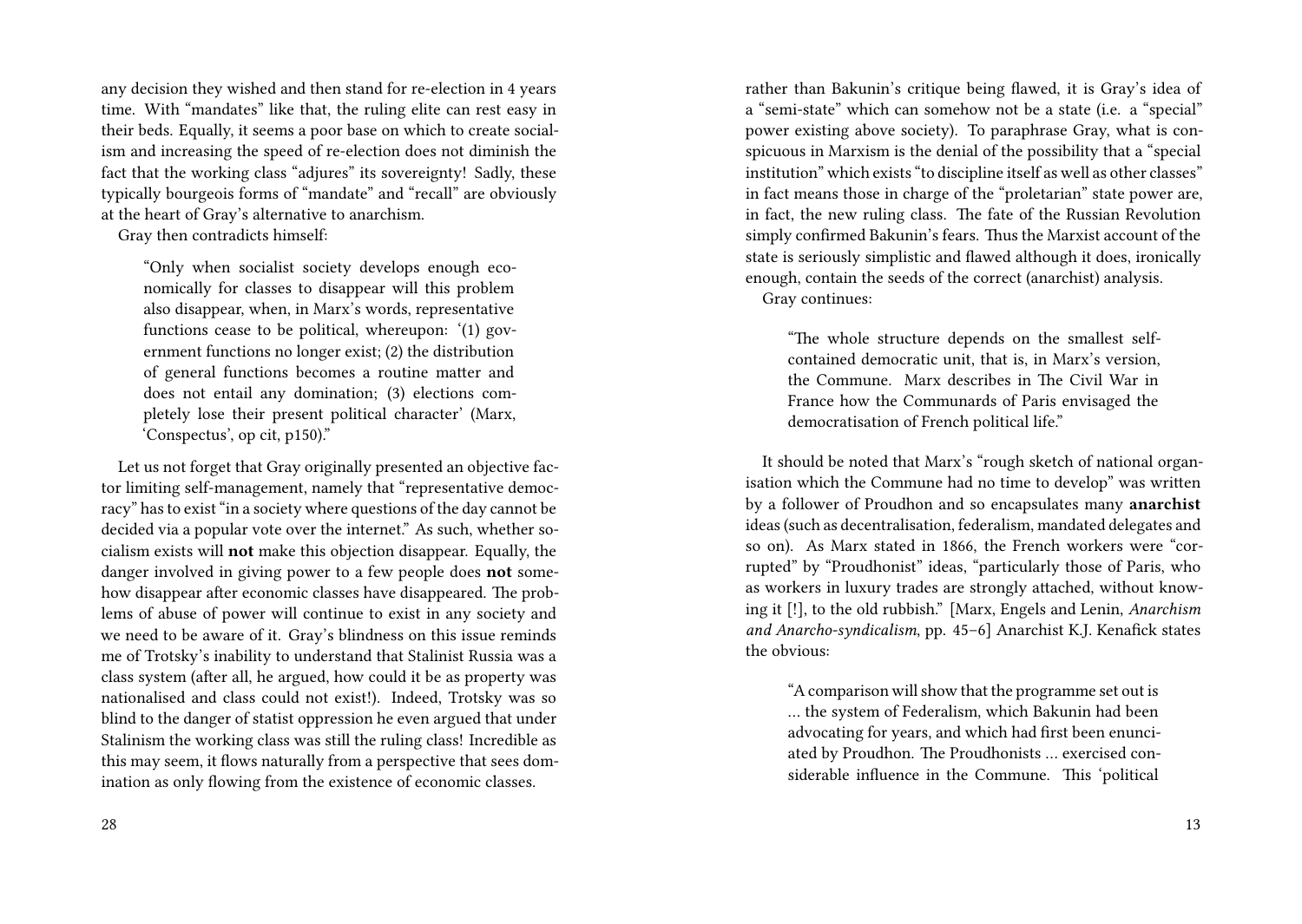form' was therefore not 'at last' discovered; it had been discovered years ago; and now it was proven to be correct by the very fact that in the crisis the Paris workers adopted it almost automatically, under the pressure of circumstance, rather than as the result of theory, as being the form most suitable to express working class aspirations." [*Michael Bakunin and Karl Marx*, pp. 212– 3]

As such, to state that "Marx bases his ideal after this squarely on the experience of the Commune" means that Marx bases his ideal on key aspects of anarchism, aspects which are at the heart of Bakunin's vision of revolution! Ideals, incidentally, in direct contrast to his earlier (and later) views on the matter. As Daniel Guerin noted, Marx's comments on the Commune differ "noticeably from Marx's writings of before and after 1871" while Bakunin's were "in fact quite consistent with the lines he adopted in his earlier writings." [*No Gods, No Masters*, vol. 1, p. 167]

It should also be noted that the Commune, ironically enough, confirmed Bakunin's fears that even a popular government could develop into an independent power over society. The Commune was, as noted, anarchistic but it was not fully anarchist (Bakunin argued that the Communards organised themselves "in a Jacobin manner"). As Peter Kropotkin later pointed out, it did not "break with the tradition of the State, of representative government, and it did not attempt to achieve within the Commune that organisation from the simple to the complex it inaugurated by proclaiming the independence and free federation of the Communes." [*Fighting the Revolution*, vol. 2, p. 16]

So while abolishing the state externally, it kept certain aspects of the state internally (while applying certain aspects of anarchist theory). This was brought home when the majority of the Commune Council created a "Committee of Public Safety" to "defend" (by terror) the "revolution." The Minority of the Commune (which inat hand. As such, the whole concept of mandates eliminates representative government. If the masses are clever enough to pick their masters, then they are clever enough to make their own decisions. As Gray acknowledges the importance of mandates he also (implicitly) undermines his own argument in favour of representative government over self-management. As Proudhon argued in 1848:

"Besides universal suffrage and as a consequence of universal suffrage, we want implementation of the binding mandate. Politicians bulk at it! Which means that in their eyes, the people, in electing representatives, do not appoint mandatories but rather abjure their sovereignty! That is assuredly not socialism: it is not even democracy." [*No Gods, No Masters*, vol. 1, p. 63]

As such, Gray's use of the words "representative" and "mandate" simply express a contradiction in his own politics. He stands for representative government as it is impossible, he argues, for everyone to vote on every issue (not that anarchists argue for this!). However, he wants his representatives to have a clear "mandate," which suggests that the electors have decided collectively how they wish their delegate to act. He also wants recall, which suggests the electors have collectively evaluated their delegates actions. Both these facts suggest self-management, not representation. Clearly, he is confused. Either you have a representative or a delegate, you cannot have both. As such, Gray is trying to fuse anarchist rhetoric with typically bourgeois representation and only confusion can result!

Perhaps Gray is not so far from Burke as he tries to make out. After all, Burke was taking part in a bourgeois election and any "mandate" did not, in fact, exist. The representative who replaced Burke also did not have a mandate, beyond the "mandate" to make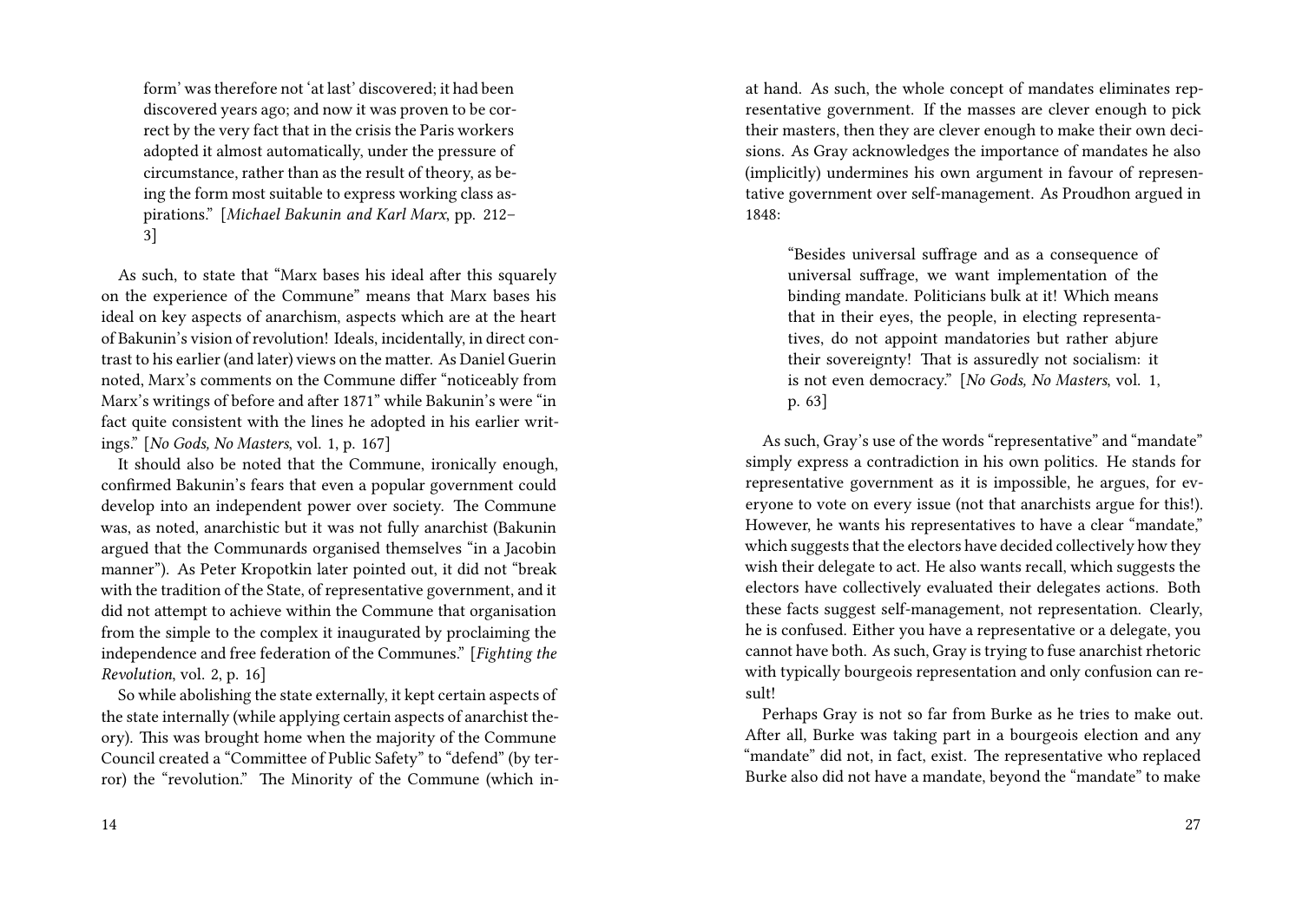This message was repeated in March 1923 by the Central Committee of the Communist Party in a statement issued to mark the 25<sup>th</sup> anniversary of the founding of the Communist Party. This statement summarised the lessons gained from the Russian revolution. It stated that "the party of the Bolsheviks proved able to stand out fearlessly against the vacillations within its own class, vacillations which, with the slightest weakness in the vanguard, could turn into an unprecedented defeat for the proletariat." Vacillations, of course, are expressed by workers' democracy. Little wonder the statement rejects it: "The dictatorship of the working class finds its expression in the dictatorship of the party." ["To the Workers of the USSR" in G. Zinoviev, *History of the Bolshevik Party*, p. 213, p. 214]

As such, recall is a necessary, but not sufficient, aspect to ensure working class power. Equally, it shows that equating party power with workers power (as the Bolsheviks did) misses the point and is fundamentally a rationale for dictatorship over the working class (as Bakunin feared).

Gray continues:

"Edmund Burke explained to the electors of Bristol why, in his view, he should be allowed to put forward his own point of view: 'Your representative owes you, not his industry only, but his judgement; and he betrays, instead of serving you, if he sacrifices his own opinion.' (Selected Prose, Falcon Press, 1948, p30) But the electors of Bristol (the majority of them) saw things differently, and they refused to re-elect him. If an elected workers' representative betrays a mandate then that person runs the risk of forfeiting the workers' confidence and accordingly ceasing to represent them."

The major problem with this is, of course, the whole point of a mandate is that the electors themselves decide upon the issues

cluded the libertarian members of the First International) opposed this, arguing that "the Paris Commune has surrendered its authority to a dictatorship" and that the Majority were "hiding behind a dictatorship that the electorate have not authorised us to accept or recognise." Thus, the representatives were not under the control of the masses and abused their power. Little wonder, as the state is based on the delegation of power to a minority and so hinders mass participation and control. The Commune showed that the socalled "dictatorship of the proletariat" will turn into the "dictatorship **over** the proletariat" simply because the state is not designed for the masses to use.

Thus we have a striking confirmation of Bakunin's fears that a "revolutionary" government would become isolated from the people it claimed to represent and gather more and more power to itself. The evolution of the Bolshevik government from "representative" government to an explicitly stated and politically justified "dictatorship of the party" is another case in point. Ironically, therefore, Gray's example in defence of his critique of Bakunin actually supports Bakunin's argument. This does not mean that socialism or revolution is impossible. It simply means that libertarian and statist concepts cannot be fused into one body. Thus a "semi-state" is a contradiction in terms, with the statist aspects quickly overcoming the libertarian elements. This is to be expected, as minority rule was what the state was created to defend.

For anarchists, the Commune was a striking confirmation of anarchist politics. On the one hand, its federalism, decentralisation, mandating of delegates and so on, all confirmed anarchist theory. On the other, the attempt to apply these ideals within a statist paradigm undermined their positive benefits. As Kropotkin argued, "instead of acting for themselves … the people, confiding in their governors, entrusted them the charge of taking the initiative. This was the first consequence of the inevitable result of elections." The council soon became "the greatest obstacle to the revolution" thus proving the "political axiom that a government cannot be rev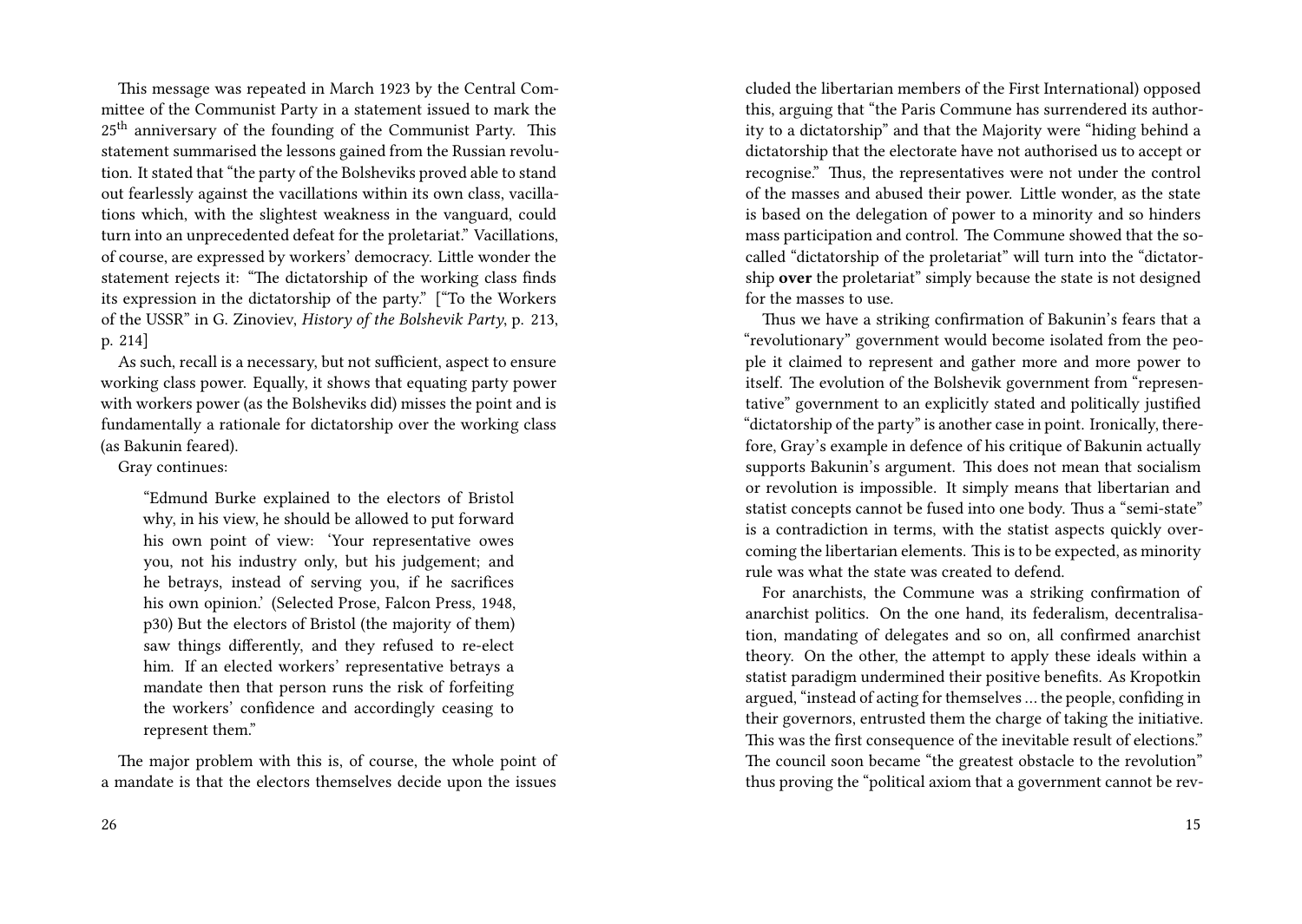olutionary." [*Kropotkin's Revolutionary Pamphlets*, p. 240, p. 241 and p. 249]

For anarchists the Commune did not go far enough. It did not abolish the state within the Commune, as it had abolished it beyond it. The Communards did not organise "solely from the bottom upwards, by free association or free federation of workers, firstly in their unions, then in the communes, regions, nations and finally in a great federation, international and universal." universal." In other words, by a federation of workers' councils. By using statist forms, the Commune would inevitably clash with those who had elected it. Only when it is "organised into a free federation of agricultural and industrial associations … organised from the bottom upwards by means of revolutionary delegation." can a revolution "be created by the people, and supreme control … belong to the people" [*Michael Bakunin: Selected Writings*, p. 206 and p. 172]

As such, for Gray to use the Commune as empirical evidence to refute Bakunin cannot succeed!

Gray continues: "This comes across in his observations on Bakunin's book, 'Conspectus of Bakunin's Book State and Anarchy' (the translation is that of Moscow). Commenting on Bakunin's question 'Will the entire proletariat head the government?', Marx observes:

< Does in a trade union, for instance, the whole union constitute the executive committee? Will all division of labour in a factory disappear and also the various functions arising from it? And will everybody be at the top in Bakunin's construction built from the bottom upwards? There will in fact be no below then. Will all members of the commune also administer the common affairs of the region? In that case there will be no difference between commune and region. 'The

to impose its own policies and to give priority to special interests. Having been put in a privileged position, the government is already at odds with the people whose strength it disposes of." [*Anarchy*, p. 34]

Ironically, Lenin's "semi-state" provides empirical evidence to support Malatesta's argument. In practice "recall" was just be ignored (as governments often do with popular opinion). The Bolsheviks quickly made recall (and elections) pointless in early 1918. On the one hand, they packed the soviets by "delegates" from organisations they controlled, making direct recall from the shop-floor irrelevant. On the other, they simply disbanded any soviet which was not elected with a Bolshevik majority (and repressed working class protest). [Samuel Farber, *Before Stalinism*, pp. 23–4, p. 22 and p. 33]

Equally, they applied Gray's "special institution to discipline itself" to justify Bolshevik dictatorship. In the words of Zinoviev:

"soviet rule in Russia could not have been maintained for three years — not even three weeks — without the iron dictatorship of the Communist Party. Any class conscious worker must understand that the dictatorship of the working class can by achieved only by the dictatorship of its vanguard, i.e., by the Communist Party … All questions of economic reconstruction, military organisation, education, food supply  $-$  all these questions, on which the fate if the proletarian revolution depends absolutely, are decided in Russia before all other matters and mostly in the framework of the party organisations … Control by the party over soviet organs, over the trade unions, is the single durable guarantee that any measures taken will serve not special interests, but the interests of the entire proletariat." [quoted by Oskar Anweiler, *The Soviets*, pp. 239–40]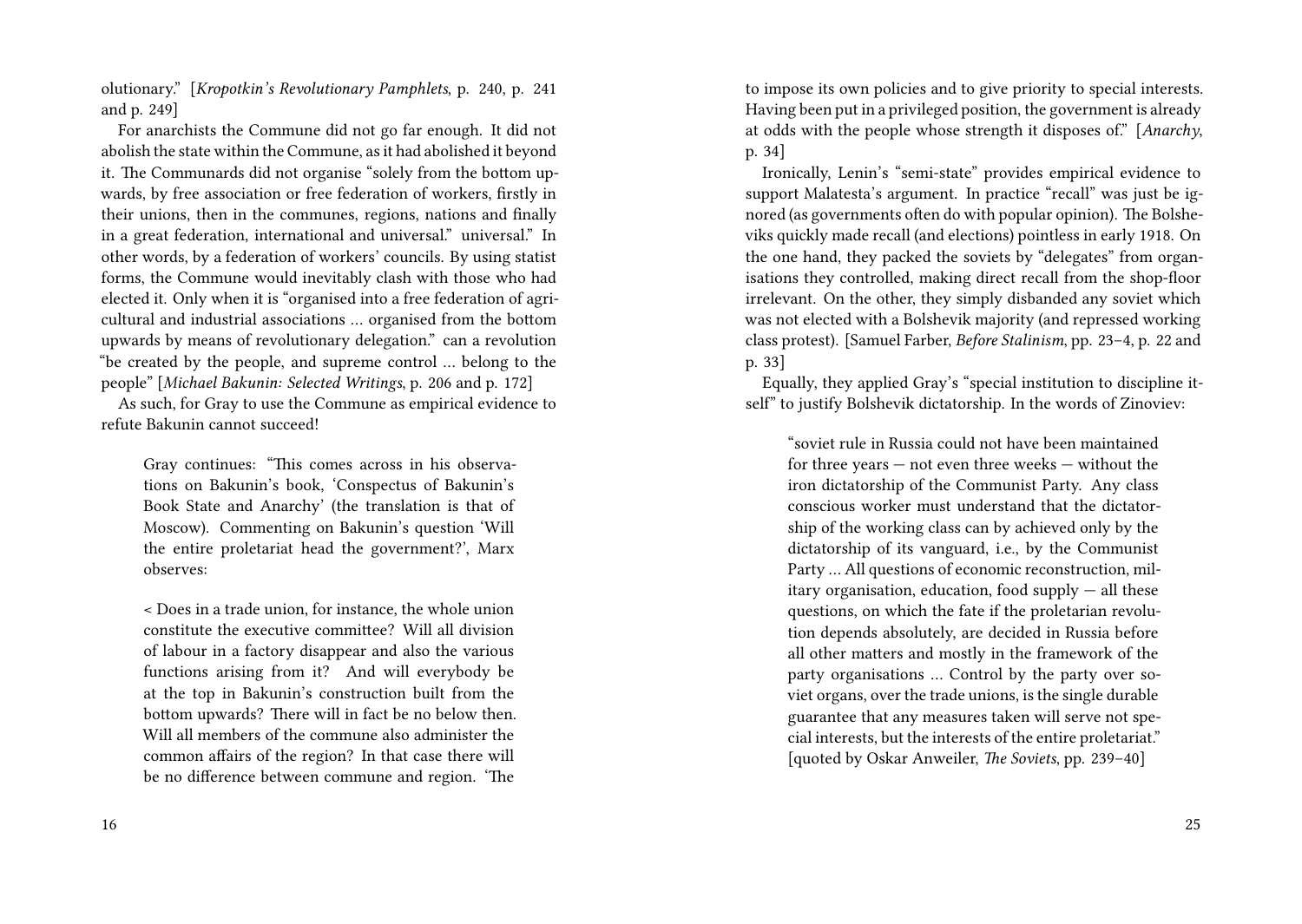(the "sovereign" people are, in fact, simply foot soldiers under an officer core which has the real power in society).

The "right of recall" need not work when we have a highly centralised governmental structure. After all if you have a highly centralised body which governs the affairs of 100 million people, the opinion of a community or association will be swamped. As Bakunin argued, the state "is an arbitrary creature in whose breast all the positive, living, individual or local interests of the people clash, destroy and absorb each other into the abstraction known as the common interest, the **public good** or the **public welfare**, and where all real wills are dissolved into the other abstraction that bears the name of **the will of the people**. It follows that this alleged will of the people is never anything but the sacrifice and dissolution of all the real wants of the population, just as this so-called public good is nothing but the sacrifice of their interests." [*Michael Bakunin: Selected Writings*, pp. 265–6]

To effect a change in the governing body, the vast majority would have to recall their delegates, a process which may take time and so ensure that the government remains in its position long enough to ride out popular discontent (and, perhaps, "discipline" the population). Equally, in a centralised system the level of extrapolitical institutions would have to be large in order to accumulate and process the information necessary to make decisions. It is this bureaucracy, rather than the politicians, which would, as in the current state, have the real power. Politicians may come and go, but the state infrastructure would have to have continuity. Thus recall combined with government need not mean popular power, quite the reverse as having a government automatically means the people delegate their power to a minority. As Malatesta argued:

"A government, that is a group of people entrusted with making the laws and empowered to use the collective power to oblige each individual to obey them, is already a privileged class and cut off from the people. As any constituted body would do, it will instinctively seek to extend its powers, to be beyond public control,

Germans [says Bakunin] number nearly 40 million. Will, for example, all 40 million be members of the government?' Certainly, for the thing begins with the self-government of the commune. (Marx, Engels and Lenin, Anarchism and Anarcho-Syndicalism, Progress Publishers, 1972, pp149-50) >"

As Alan Carter argues, "this might have seemed to Marx a century ago to be satisfactory rejoinder, but it can hardly do today. In the infancy of the trade unions, which is all Marx knew, the possibility of the executives of a trade union becoming divorced from the ordinary members may not have seemed to him to be a likely outcome, We, however, have behind us a long history of union leaders 'selling out' and being out of touch with their members. Time has ably demonstrated that to reject Bakunin's fears on the basis of the practice of trade union officials constitutes a woeful complacency with regard to power and privilege  $-$  a complacency that was born ample fruit in the form of present Marxist parties and 'communist' societies … [His] dispute with Bakunin shows quite clearly that Marx did not stress the continued control of the revolution by the mass of the people as a prerequisite for the transcendence of all significant social antagonisms." [*Marx: A Radical Critique*, pp. 217–8]

The question, of course, is power. Does the "executive committee" have the decision making power in society, or does that power lie in the mass assemblies upon which a federal socialist society is built? If the former, we have rule by a few party leaders and the inevitable bureaucratisation of the society. If the latter, we have a basic structure of a free and equal society. Bakunin made this point clearly, when he argued that socialists should "not accept, even in the process of revolutionary transition, either constituent assemblies, provisional governments or so-called revolutionary dictatorships; because we are convinced that revolution is only sincere, honest and real in the hands of the masses, and that when it is concentrated in those of a few ruling individuals it inevitably and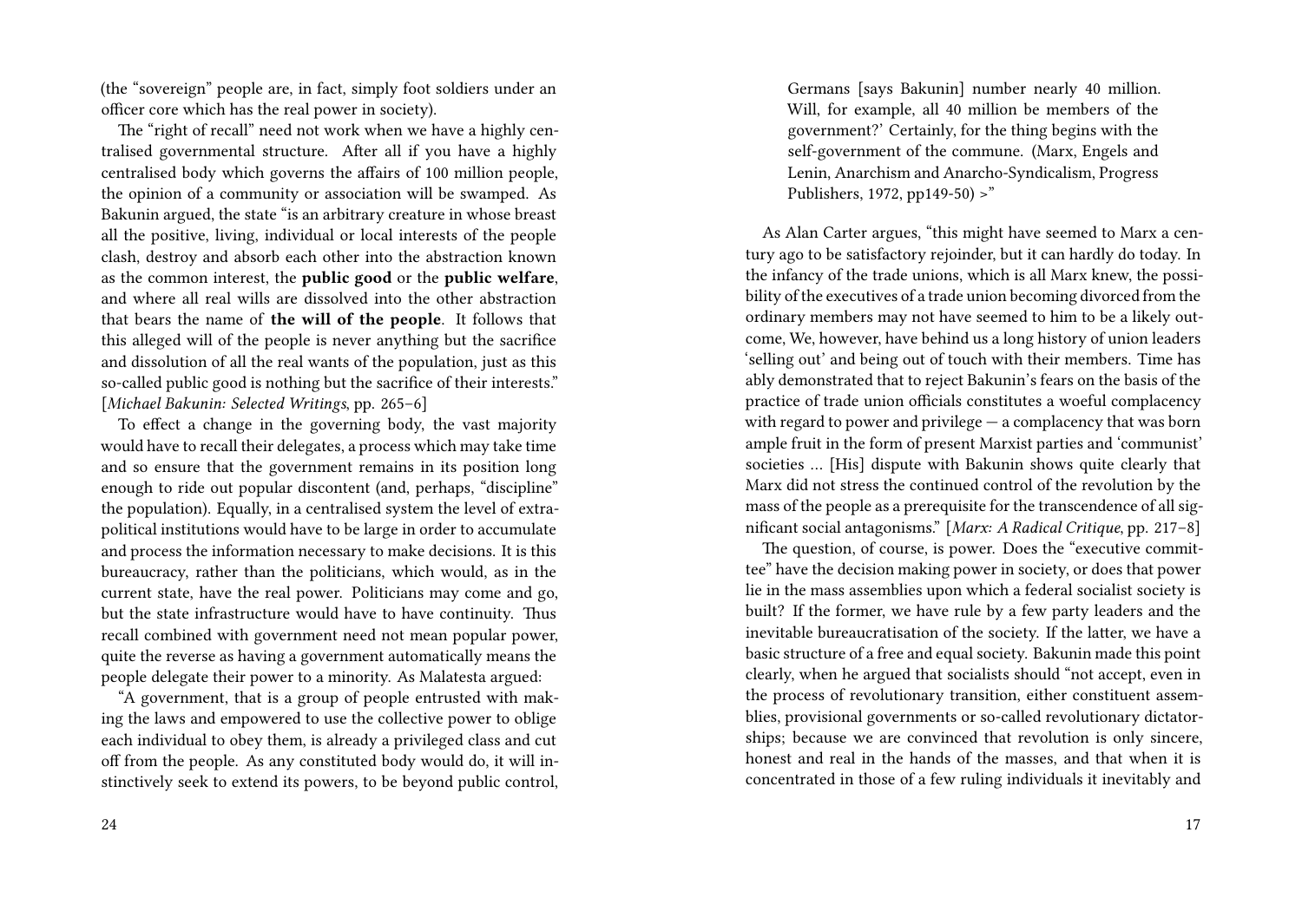immediately becomes reaction." Only "a free federation of agricultural and industrial associations … organised from the bottom upwards" will ensure that the revolution is in the hands of the masses. [*Michael Bakunin: Selected Writings*, p. 237 and p. 172]

Gray, after quoting Marx, argues that "this is indeed representative democracy  $-$  it has to be, in a society where questions of the day cannot be decided via a popular vote over the internet." However, history shows that this statement is false. In every major revolution (the French, American, Russian and Spanish) working class people have organised themselves into popular assemblies and united these assemblies into federation based on mandated delegates. Thus, in practice, working class people have shown that "representative" democracy can be overcome by self-management. Anarchist Nestor Makhno was simply stating a generalised fact of working class self-organisation when wrote that "[i]n carrying through the revolution, under the impulsion of the anarchism that is innate in them, the masses of humanity search for free associations. Free assemblies always command their sympathy. The revolutionary anarchist must help them to formulate this approach as best they can." [*The Struggle Against the State and Other Essays*, p. 85] The current popular assemblies in Argentina provide a timely reminder of this key anarchist idea.

Thus there is strong empirical evidence to refute Gray's assertion on the need for representative democracy. As such, Bakunin's warning that representative democracy simply hides the rule by a few party leaders is still extremely relevant, particularly as anarchists have a clear and valid alternative to it.

It should be noted that anarchists are not the only people who are aware that "representative" democracy is not only undemocratic but is also unnecessary. In both the French and American revolutions, the rising bourgeoisie argued against the idea of selfmanagement by popular assemblies. These arguments are being repeated by the capitalist media against the popular assemblies is that direct democracy cannot be used to decide issues. One Argentine which is less effective. An MP who spends a month or so working as an ordinary operative remains, in terms of individual life-style and outlook, an MP: far more effective is the power to deselect and thereby 'reduce to the ranks'."

I should point out a contradiction in Gray's theory. Earlier he had stressed that self-management was objectively impossible (the population could not vote on "the questions of the day"). Yet, for recall to work the population must be in a position to judge "the questions of the day" in order to evaluate the actions of their representatives. Thus we have a contradiction. Gray argues that "a popular vote" on the "questions of the day" is impossible, yet without such a vote recall is impossible. Thus, if we have recall (and that also implies mandates), we implicitly have the structure for self-management and **not** representation. Simply put, whoever is competent enough to pick their masters is competent to govern themselves and whoever is able to recall their representative is able to decide on "the questions of the day" directly and explicitly mandate them. Thus, if recall is possible, so is self-management and Gray's defence of representation falls.

It should also be noted that Bakunin had seized on the importance of recall long before the Paris Commune applied the idea in practice. He clearly saw that in order to eliminate government, self-management was required and that this automatically meant mandating and recalling delegates. As such, Bakunin's works show that there is another "recourse" than "recall" of politicians (which we have already, incidentally, in General Elections) and that is the elimination of government by means of federations of popular associations organised and run from the bottom-up. Adding recall to a state (i.e. top-down, centralised structure) does not eliminate the fact that only a small minority have power in such a system (namely the few leaders who are in power). By using the term "ranks," Gray implicitly acknowledges that this is the case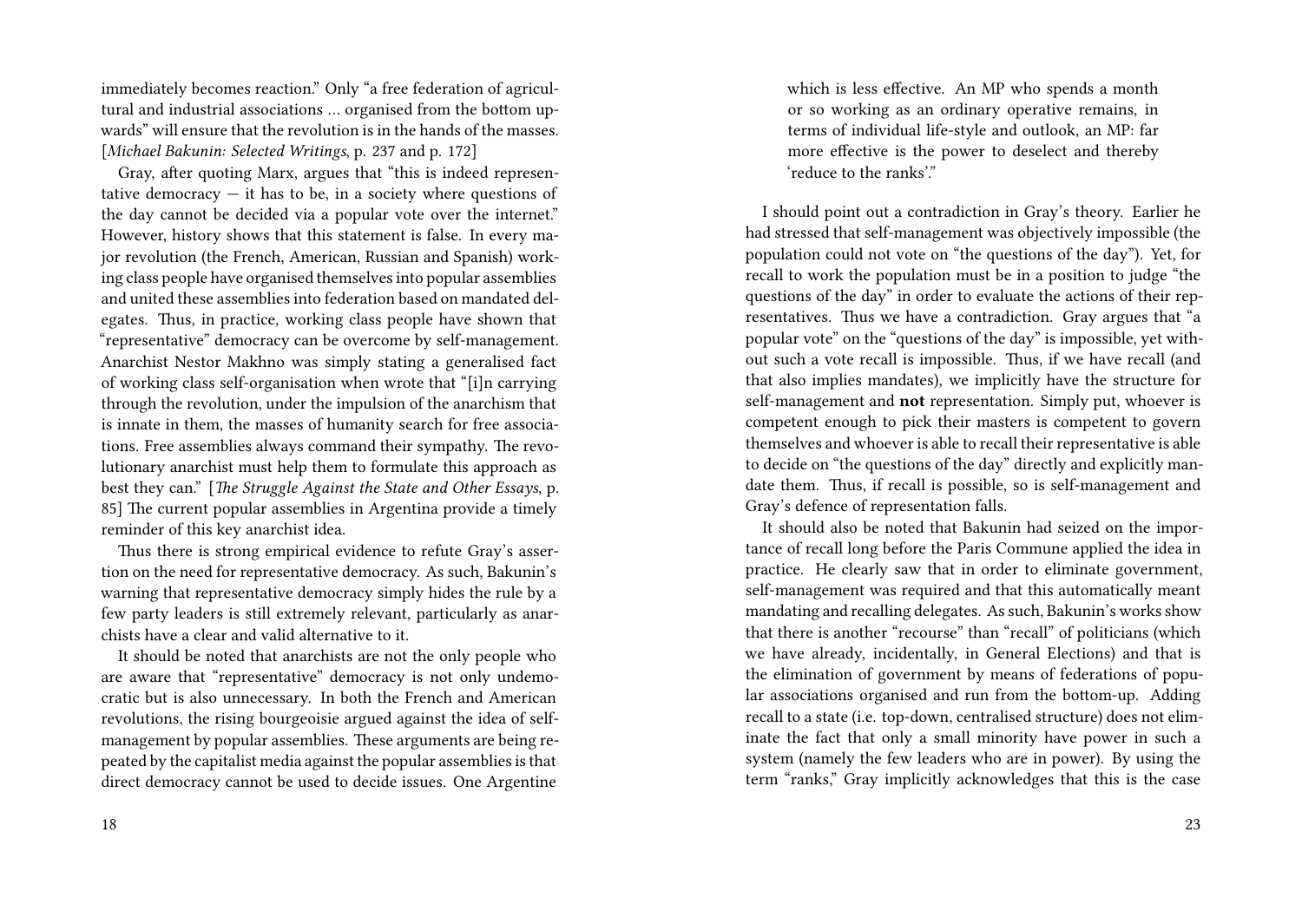*and Documents of the Second Congress, 1920*, vol. 1, pp. 152] Trotsky held this position until his death.

In summary, calls for "representative" government combined with "discipline" by a "special institution" takes on a distinctly antidemocratic and authoritarian overtones, overtones brought to terrible clarity after the Bolsheviks took power. This is not to suggest that Gray desires such a system, but we cannot ignore the historical examples of what has happened when Marxists have taken power and applied their ideas. As such, Bakunin's warnings became true and his critique of Marx is clearly shown to be more valid than Gray would like to admit. Simply put, Bakunin's arguments that party power does not and cannot equate working class power and that representative "democracy" is a shame hiding minority rule have been proved to be true, both in the current capitalist state and in the so-called "proletarian semi-state."

Gray continues:

"Bakunin makes much of Rousseau's insight (expressed in The Social Contract) that the people's representatives are no sooner elected than they begin to advance their own interests to the detriment of those of the people. Here Bakunin seizes upon a real problem — one which Marx tends to skate over, as can be seen from his comment about former workers ceasing to be workmen, which he does not recognise as a problem, because in the same way a manufacturer today does not 'cease to be a capitalist on becoming a town councillor' (p151). Marx here ignores the fact that the gulf between a capitalist and a town councillor is considerably less than that between a shop-floor worker and a political representative. The only recourse we have here is the right of recall. The only other recourse is periodic work on the shop floor (or the equivalent) for workers' representatives,

newspaper (*La Nación*) denounced the movement of the assemblies in two editorials. On February 14, the newspaper declared that "although the rise of these assemblies appears as a consequence of the public being sick and tired of the untrustworthy conduct of the political class, we must also take into account that such mechanisms of popular deliberation present a danger, since because of their very nature they can develop into something like that sinister model of power, the 'soviets'". The article continues: "It is not a bad thing that people want to express themselves… But it is important to point out that it is one thing is to engage in noisy protest and it is something completely different to take government decisions that touch on public interest and the common good." The editorial of February 17 continues on this wonderfully self-contradictory theme. It accuses the movement of assemblies of organising an "undercover coup d'etat" and insists that "it is necessary for Argentineans to calm down and recognise that a country cannot work in a state of permanent popular deliberation." Why not, I wonder? It continues: "It is not reasonable that [a neighbourhood assembly] meets to declare the illegitimacy of the president of the Nation, to declare null and void the mandates of all members of parliament without exception and to demand the resignation of all members of the [Supreme] Court."

It is understandable that a ruling elite would dismiss popular self-management as an illusion (after all, it strikes at the heart of their power). Thus when La Nación repeats the same bourgeois arguments used during the French and American revolutions against popular assemblies, we can understand the continuity and the rationale. It is significant that the newspaper, like Gray, simply dismisses the idea that self-management can be used to decide the "questions of the day." The common rationale is that it cannot work (i.e. is objectively impossible), yet there are more than enough examples that it can. It seems somewhat ironic that a Marxist should be using a similar argument against popular self-management that the capitalist class uses, but there we have it. The question becomes,